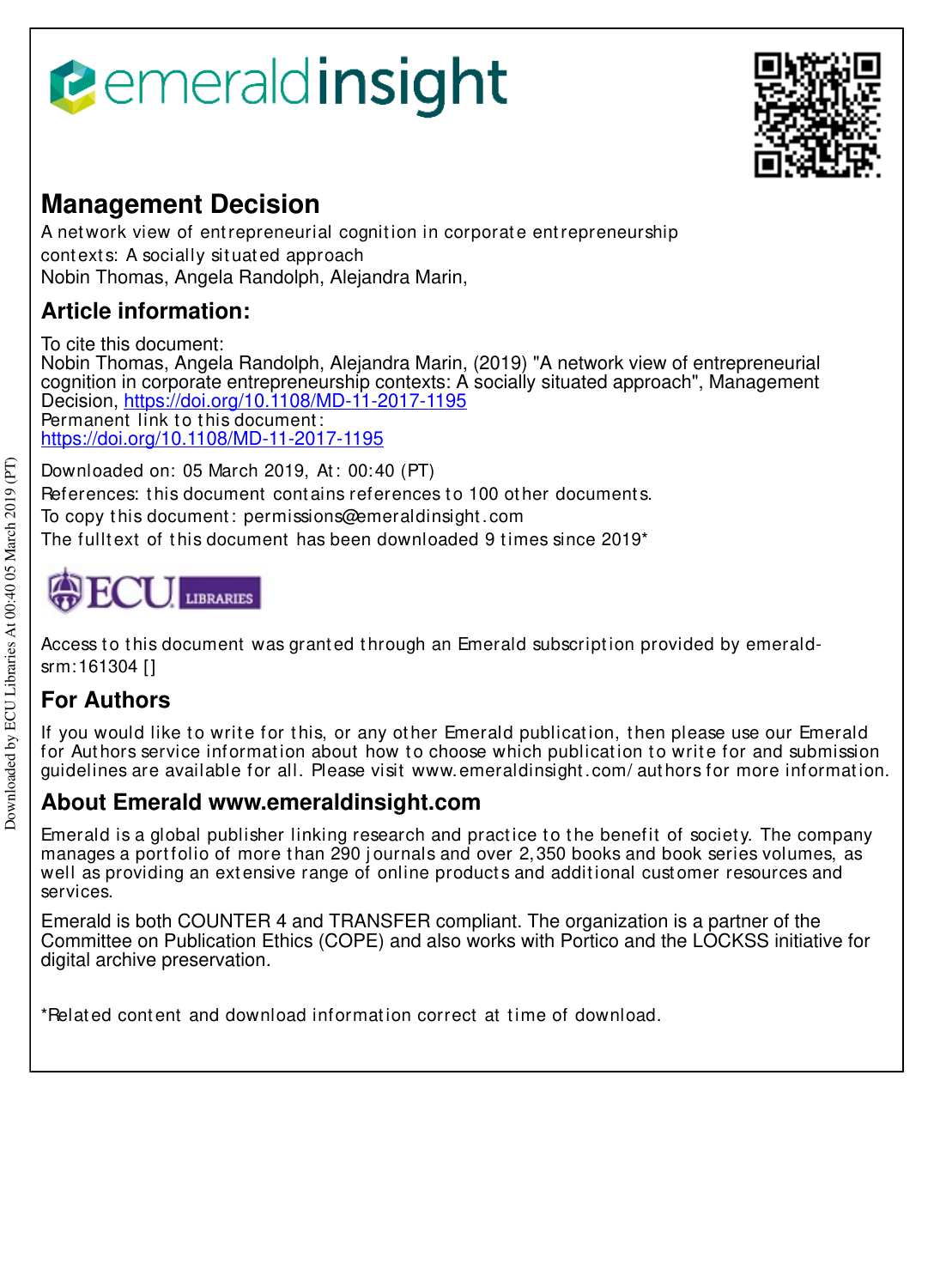The current issue and full text archive of this journal is available on Emerald Insight at: www.emeraldinsight.com/0025-1747.htm

## A network view of entrepreneurial cognition in corporate entrepreneurship contexts

### A socially situated approach

Nobin Thomas *Department of Organizational Behaviour, Indian Institute of Management Indore, Indore, India*

Angela Randolph *Department of Entrepreneurship, Babson College, Babson Park, Massachusetts, USA, and*

Alejandra Marin

*Department of Marketing and Supply Chain Management, Texas Tech University, Lubbock, Texas, USA*

#### Abstract

Purpose – Research in entrepreneurial cognition has called for a better understanding of interactions between contextual variables and cognitive processes. Based on previous work done on organizational learning and social networks, the purpose of this paper is to propose a formal model in which information acquisition, distribution and interpretation are tested as a function of cognition-based trust, perceived expertise and tie strength between organizational members in two different corporate entrepreneurship (CE) types.

**Design/methodology/approach** – The authors conduct a quantitative analysis based on network data in two companies located in India. Special procedures known as quadratic assignment procedure and multiple regression quadratic assignment procedure were used to run the correlations and multiple regressions, respectively. The authors complement this analysis with interviews and qualitative information to build a rich description in each of these cases.

Findings – The results indicate moderate support for the model. The evidence suggests that between both types of CE types, domain redefinition requires higher levels of tie strength, trust and perceived expertise. Sustained regeneration shows moderate significant results in tie strength, and cognition-based trust.

Originality/value – The authors combined insights on social network and organizational cognitive processes to analyze interactions between context and cognition. The authors were also able to compare two different companies. The authors found consistent results regarding tie strength, but the authors also found differences between both companies, which suggest that different CE types tend to require different dynamics between context and cognitive processes.

Keywords Corporate entrepreneurship, Organizational learning, Social network analysis, Entrepreneurial cognition

Paper type Research paper

#### 1. Introduction

It has been widely acknowledged that already established organizations need to embrace values related to corporate entrepreneurship (CE) to cope with uncertainty and competitive pressures (Guth and Ginsberg, 1990). The concept of CE refers to "process [es] whereby an individual or a group of individuals, in association with an established organization, create a new organization, or instigate renewal or innovation within that organization" (Sharma and Chrisman, 1999, p. 18). However, not all CE efforts are the same. CE can take many forms that may encompass incremental changes associated with continual improvements to



Management Decision © Emerald Publishing Limited 0025-1747 DOI 10.1108/MD-11-2017-1195

entrepreneurial

18 November 2018 Accepted 18 December 2018

Network view of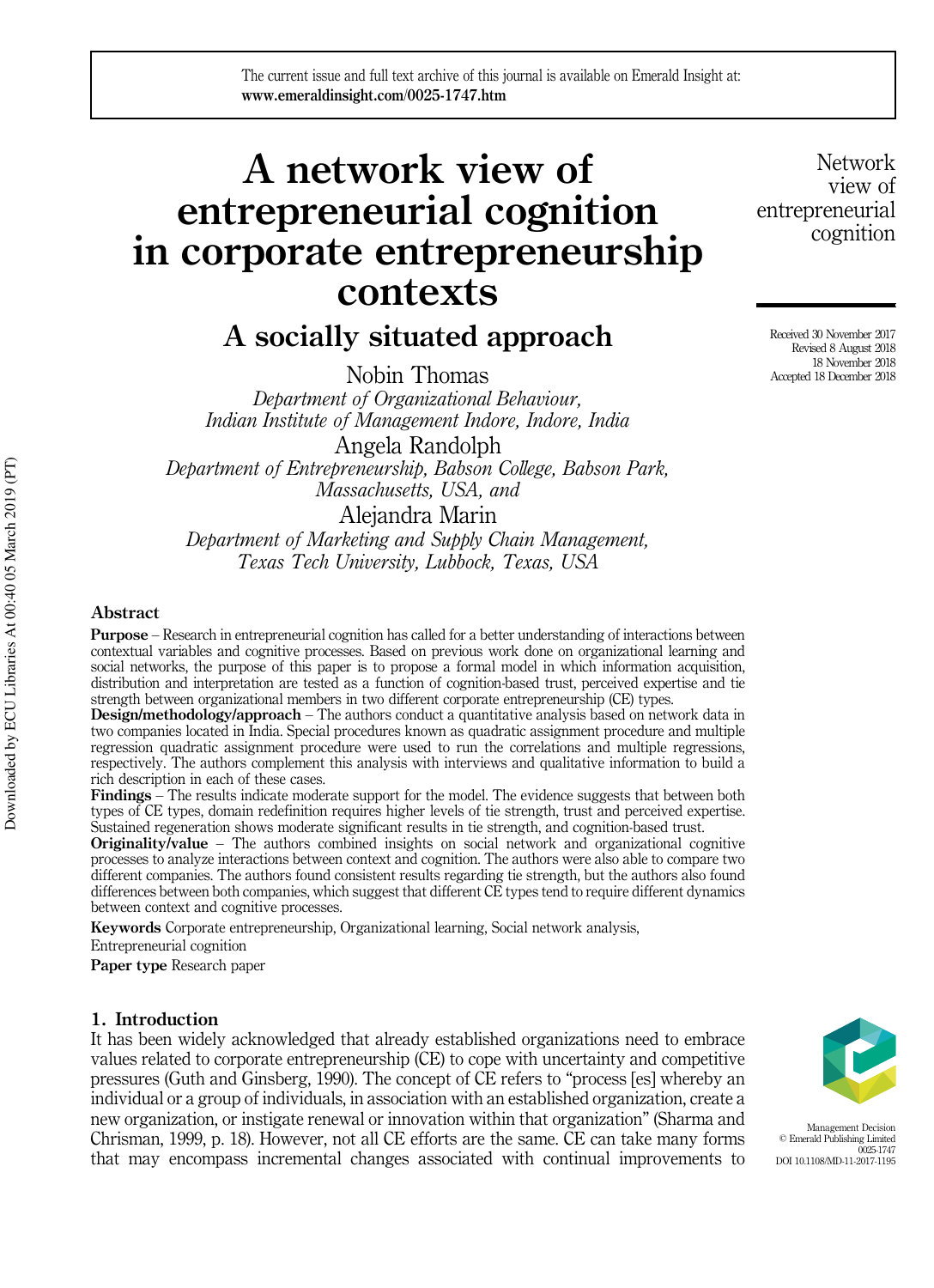products and services or internal processes to changes associated with disruptive innovation associated with the creation of new markets, products and product categories (Covin and Miles, 1999). Thus, scholars have called for the need to understand the heterogeneities among CE efforts, especially as these differences may provide insight into processes and knowledge-based resources in CE (Phan *et al*., 2009).

Organizational learning is an important process in CE as organizations work through the process of organizational renewal (Phan *et al*., 2009) and development of new business opportunities (Ahuja and Lampert, 2001). Organizational learning can be understood as a cognitive process in which organizations acquire, distribute and interpret information (Huber, 1991) through a combination of various mental processes (Kim, 1993). But at the same time, the process of organizational learning takes place across the individual, group, organizational and interorganizational networks levels and is situated in an organizational context (Crossan *et al*., 1999). As organizational learning consists of both social and cognitive processes, it is necessary to consider organizational learning from both a cognitive and social perspective, especially in the CE context where companies have to process information in an ambiguous, and uncertain environment.

Thus, including social context variables that affect cognitive processes in entrepreneurial settings relates to the recent developed socially situated approach in entrepreneurship. This socially situated cognition (SSC) view of entrepreneurship argues that entrepreneurial cognition is adaptive action oriented, embodied, situated and distributed (Mitchell *et al*., 2011, 2014). According to this view, cognition is dynamic and adaptive to the situation (Smith and Semin, 2004). Within an organization, the collective cognition and resulting behavior of the organization is the result of the embodied members of the organization, the organizational processes by which members of the organization acquire and distribute information, and the context of the environment in which the members are situated. Thus, we propose a network view of cognition that builds on frameworks that utilize a socially situated view of entrepreneurial cognition to provide some insight into organizational learning within CE.

While literature within the SSC view of entrepreneurship has advanced our understanding of different aspects of how cognitive processes are affected by the collective team (Zheng and Mai, 2013) as well their contextual factors like firm type (Hamilton, 2011), economic conditions (Wood *et al*., 2015) and uncertainty (Baron, 1998), there is still room for a better understanding how cognition is distributed across different social contexts (Sassetti *et al*., 2018). By social context we refer to patterns of social interactions that surround individual cognitive processes. These patterns of social interactions have been captured by sociologists in research streams that refer to social networks and their effects on different individual, organizational and societal phenomena (Borgatti and Foster, 2003; Burt *et al*., 2013; Wasserman and Faust, 1994). In particular, scholars have shown the importance of social networks in organizational innovation and learning (Hargadon, 2002; Obstfeld, 2005; Tsai and Ghoshal, 1998). These are highly complex economic processes that require social interactions and are affected by non-economic dynamics such as organizational culture and more general institutional frameworks (Granovetter, 1985; Uzzi, 1997).

Scholars in entrepreneurial cognition have shown that entrepreneurs' cognitive processes mediate the relationship between an entrepreneur's social networks and the progress of the new venture (De Carolis *et al*., 2009; De Carolis and Saparito, 2006). Herein, we hope to contribute toward the discussion on organizational learning cognitive processes in a larger social context in the form of social networks and specific CE forms which differ in terms of innovation and uncertainty. That is, in this paper we connect key organizational learning cognitive processes (information acquisition, distribution and interpretation) with key aspects of social networking (tie strength, perceived expertise and cognitive-based trust)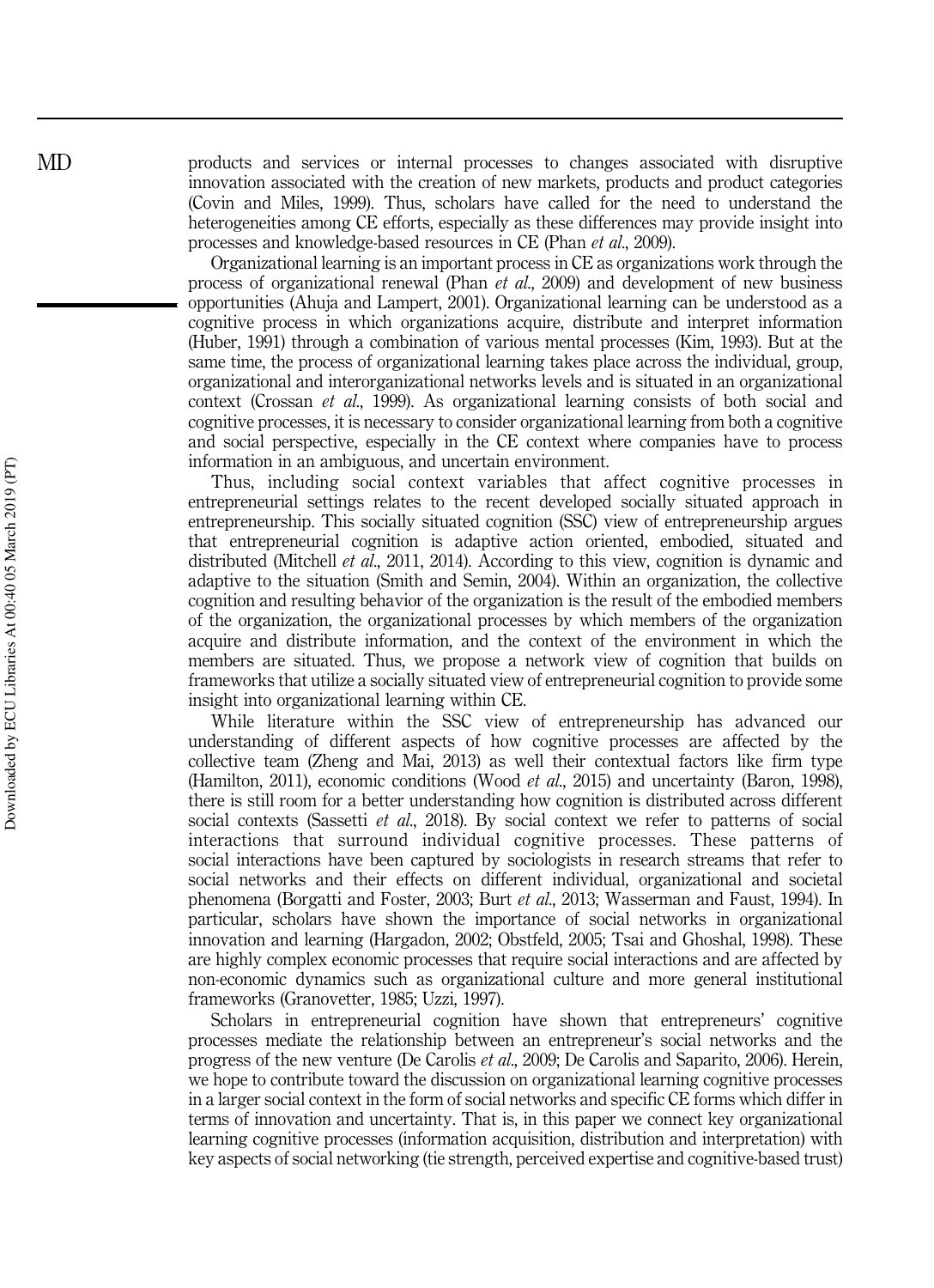in two organizations characterized by different CE forms. In this way, we compare and contrast two different CE contexts and their respective social dynamics in the form of social networks' characteristics and their effects on cognitive processes. In doing so, we contribute to literature on SSC view of entrepreneurship and to gain a better understanding of the effects of relational and organizational contexts on cognitive processes key for entrepreneurial outcomes such as incremental innovation and domain redefinition.

Network view of entrepreneurial cognition

#### 2. Literature review

#### *Corporate entrepreneurship*

CE is of great interest as established companies are often the source of innovation. As firms seek to grow, they develop new products and services, create new ventures and undergo renewal activities in order to gain or maintain their competitive advantages (Guth and Ginsberg, 1990). CE consists of a firm's innovation, venturing and strategic renewal activities (Burgers and Covin, 2016) and can take the form of corporate venturing where firms form new ventures as their method of innovation or strategic entrepreneurship where firms work to enhance their ability to identity and exploit opportunities (Phan *et al*., 2009). In order to focus on the context within a firm, this paper will focus on strategic entrepreneurship forms of CE. Strategic entrepreneurship can take the form of strategic renewal, sustained regeneration, domain redefinition, organizational rejuvenation or business model reconstruction (Covin and Miles, 1999; Ireland and Webb, 2007; Morris *et al*., 2011; Phan *et al*., 2009).

Each form of strategic entrepreneurship has a different innovation focus. The focus of innovation sustained regeneration is continual product or service innovation; the focus of organizational rejuvenation is the firm's internal processes, structures and capabilities; the focus of strategic renewal is the way the firm competes; and the focus of domain redefinition is to find new markets (Dess *et al*., 2003). Although all four types of strategic entrepreneurship are distinct and important, this paper will explore network cognitions of two types of strategic entrepreneurship – sustained regeneration and domain redefinition as sustained regeneration and domain redefinition represent two very different strategies. Firms use sustained regeneration to maintain a competitive advantage by introducing incremental improvements to their products or services, while firms that pursue domain redefinition seek to gain a competitive advantage by moving to new markets and product categories (Kuratko and Audretsch, 2009).

Scholars in both entrepreneurship and organizational learning have argued that these two research traditions are highly intertwined. That is, organizations that leverage knowledge to their strategic advantage can also develop different business opportunities (Dess *et al*., 2003; Kuratko and Audretsch, 2013; Lichtenstein and Lumpkin, 2002; Simsek *et al*., 2009). Already established companies can develop a competitive edge in the different forms of CE by creating new knowledge relevant for the developing of new products, updating current business practices or correcting misalignments. As previous scholars have argued, organizational learning mediates the relationship between types of CE and outcome variables as result of organizational learning dynamics (Dess *et al*., 2003). We then explore three cognitive processes as part of organizational learning and their relationship with the social contexts in which they are embedded.

#### *Organizational learning as a socially situated cognitive process*

Organizational learning is the process by which organizations generate, disseminate and exploit knowledge, translating it into innovation (Cyert and March, 1963; March, 1991; March and Simon, 1958). Research has shown that learning raises the effectiveness of organizational actions and leads to affirmative outcomes like enhanced performance and innovation (Baker and Sinkula, 1999). The relationship between learning and innovation was demonstrated by Lopez *et al*. (2005) who found a positive relationship between learning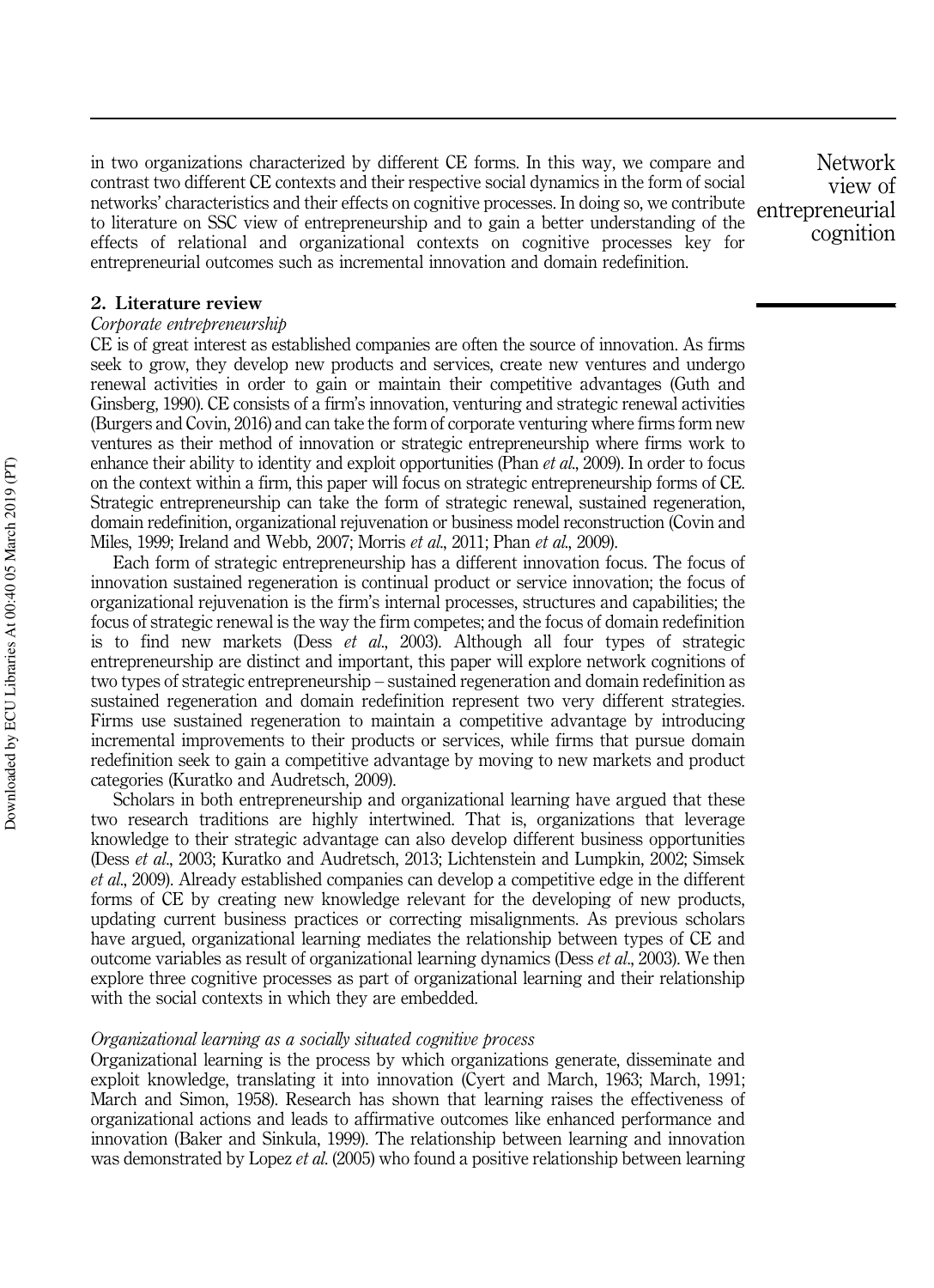and both competitiveness and innovation and by Alegre and Chiva (2008) who found empirical evidence that learning enhances product performance in their study of ceramic tile producers. Organizational learning has also been shown to impact an organization's ability to recognize and pursue entrepreneurial opportunities, and therefore, it is key in CE (Lumpkin and Lichtenstein, 2005).

A socially situated cognitive approach highlights the importance of a better understanding of the relationship between behavioral outcomes (i.e. venture creation, growth and product development) and social contexts like social networks, mediated by cognitive processes. In this way, scholars in the SSC view of entrepreneurship argue that entrepreneurial behaviors are the result of the interplay of individuals' social networks characteristics and cognitive processes (De Carolis *et al*., 2009; De Carolis and Saparito, 2006). As a cognitive process, organizational learning begins with the acquisition of information. Task advice ties are one of the channels that managers use to obtain information, seek assistance and receive guidance in a work setting (Cross and Sproull, 2004; Sparrowe *et al*., 2001). The acquired information then gets disseminated inside the organization and is followed by an information interpretation process, where people within the organizational get involved in sensemaking. During information flow in the organizational learning process, there are mainly three factors that are important – information acquirer, information source and relationship between information acquirer and source (Cross and Borgatti, 2004). Three characteristics can capture these three important factors: strength of the relationship between both parties in the exchange of information, the perceived expertise of the information source and the trust that the acquirer has on the source. We use these three variables as our independent variables and the supportive literature on them to build the main hypotheses on our model. Building on this previous work, and on organizational learning and social networks, we develop next the main arguments of our theoretical model (see Figure 1) and the relationships between social networks characteristics such as tie strength, perceived expertise and cognitive-based trust and organizational learning cognitive processes. We finish with a hypothesis about different dynamics of our key variables according to different types of CE efforts and uncertainty levels.

#### 3. Hypotheses development

#### *Organizational learning and tie strength*

As mentioned earlier, many studies have found information acquisition to be the initial step of organizational learning, and more specifically, entrepreneurial cognition (Walsh and Ungson, 1991). Information acquisition refers to the process through which an individual,



Figure 1. Theoretical model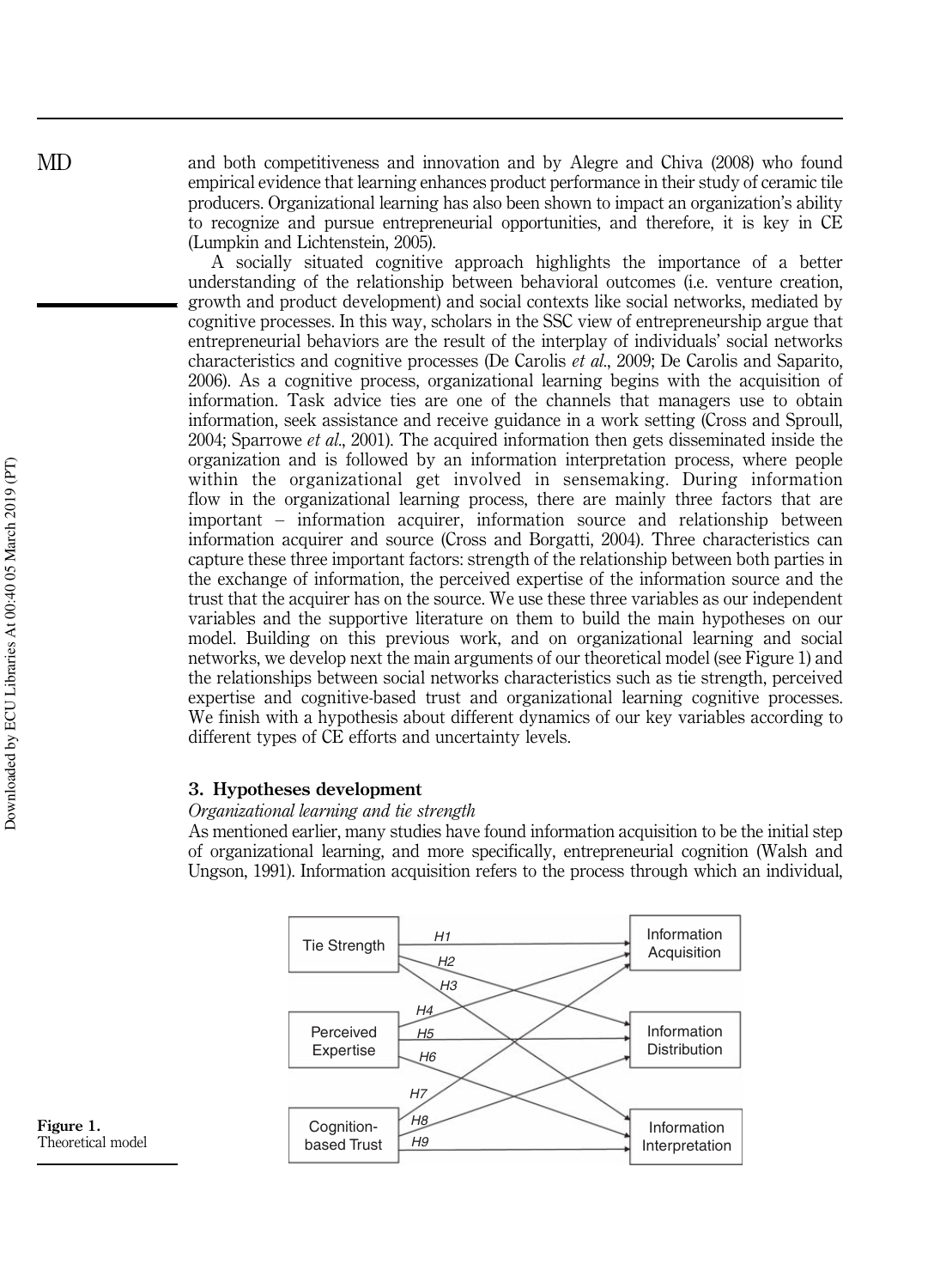group or organization obtains information from internal and external sources (Huber, 1991). Information acquisition, as defined by Huber (1991), involves gathering information from different sources through grafting, searching and noticing, vicarious learning, congenital learning and experiential learning. In this research, we focus mainly on information acquisition from internal sources within the organization.

Ties have been used to help explain how information, ideas and capital flows between individuals in a network (Granovetter, 1973, 1983). In this research, we use tie strength as our first social network variable. The "strength of tie" has been defined by Granovetter (1973) as "combination of the amount of time, the emotional intensity, the intimacy (mutual confiding) and the reciprocal services which characterize that tie" (p. 61). Tie strength provides a quantifiable property of information flow, and as such, it has the potential to capture knowledge transfer among individuals involved in such relationships. Within entrepreneurship literature, studies have shown that as interactions and flow of information between social contacts increase, the odds of entrepreneurial behavior increases (Kreiser *et al*., 2013; Newbert *et al*., 2013; Patel and Terjesen, 2011).

We argue that tie strength and information acquisition are highly related and studies on social networks support this affirmation. For instance, Uzzi (1997) and Hansen (1999) in their studies found that the greater the strength of the tie, the better it facilitates the transfer of tacit knowledge. The behavioral theory of the firm may also offer some explanation to the relationship between tie strength and transfer of tacit knowledge. Cyert and March (1963) argued that firms put a cap on their search capabilities in the long run. This suggests that firms tend to become inward focused as they gain experience and their information acquisition attributes gets limited to internal search, i.e., within the firm. Studies have also shown that the firms tend to lose their entrepreneurial zeal and start emphasizing "continuity" and "stability" when they become established (Zahra, 2012). It is possible to infer from such behaviors that the formation of strong ties within the organizational network would, in turn, influence the acquisition of information from within such organization. This is particularly important in organizational contexts such as CE organizations that are already established and therefore there has a tendency for members to acquire information inwardly. We therefore hypothesize that:

*H1.* Tie strength will positively influence information acquisition within the firm.

The second step, information distribution, refers to the processes through which information is communicated and disseminated among individuals, groups or units (Huber, 1991). Information distribution becomes critically important for the learning process because information that is acquired and not communicated remains useful to the individual alone.

Social and organizational interactions influence the extent to which information gets distributed inside the organization. Theories on network structure that refers to proximity support the idea that strong connections facilitate the likelihood of communication between actors (Festinger, 1950). Previous studies show that social cohesion in relationships affects the willingness and motivation of individuals to invest time, energy and effort in sharing information with others (Reagans and McEvily, 2003). In this way, we posit that strong connections will facilitate information distribution, hence the following hypothesis is proposed:

*H2.* Tie strength will positively influence information distribution within the firm.

Information interpretation has been defined multiple ways. Daft and Weick (1984, p. 294) defined it as "the process through which information is given meaning." Crossan *et al*. (1999, p. 595) defined it as "the explaining, through words and/or actions, of an insight or idea to one's self and to others," while for Levinthal and March (1993) and Weick (1979), it refers to how individuals make sense of the new information that they have acquired and distributed. A shared thread in all of these definitions is that sensemaking occurs during the information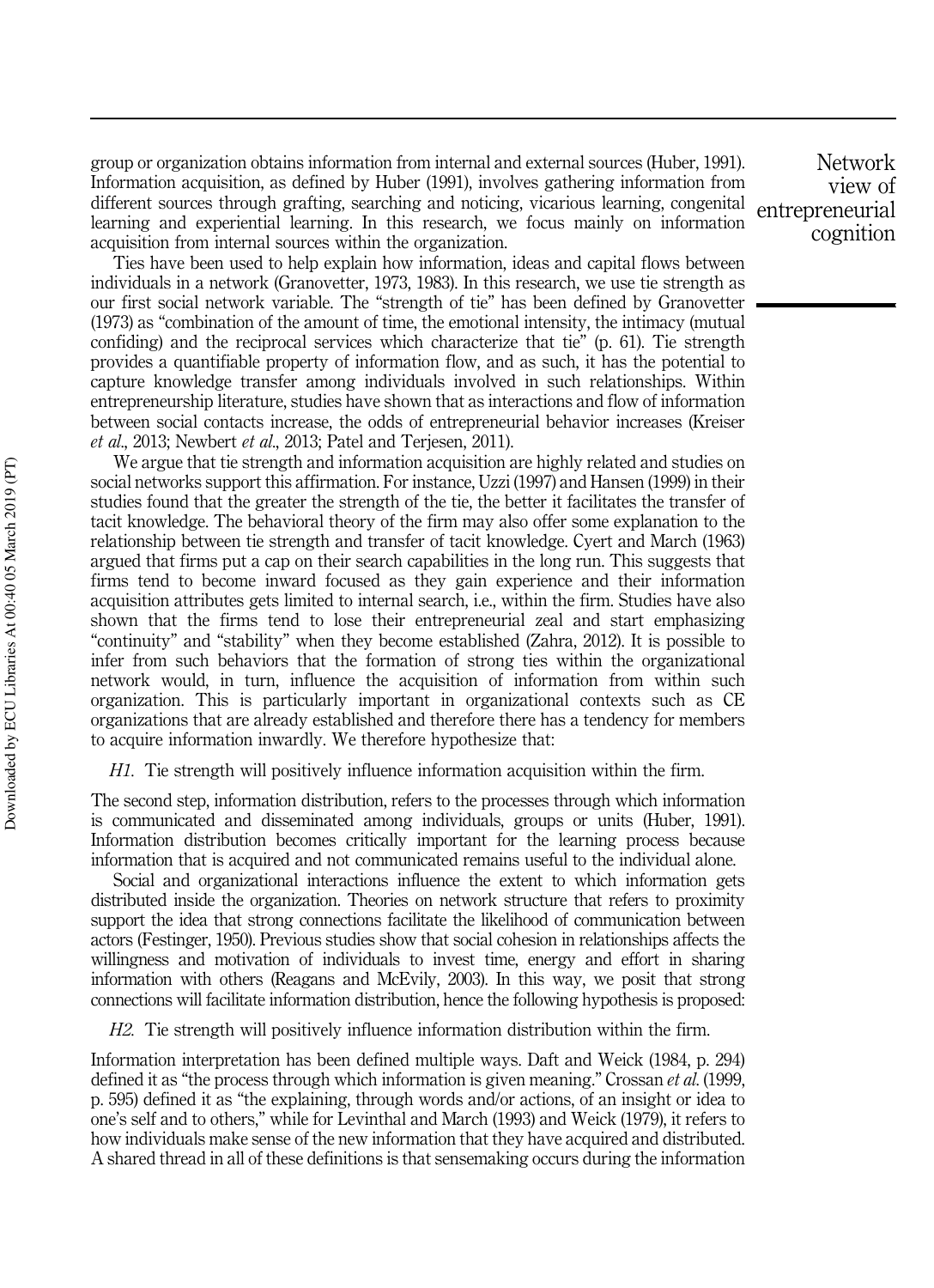interpretation process. Sensemaking refers to those processes of translating actions and developing shared understandings and conceptual frameworks of reference (Daft and Weick, 1984). Thus, in this research we defined information interpretation as the sensemaking process by which individuals in an organization work to reach shared similar goals and perspectives with others in the organization.

Within organizations, the enactment-selection-retention model of sensemaking proposed by Weick (1979) has been used by scholars to explain how organizational members, through a mutual negotiation of cognitive maps, interpret information. Ambiguity creeps in when multiple or contradictory explanations of the information are strewn in the organization during the information interpretation process. To avoid such uncertainties, information is integrated in groups to reduce equivocality and reach a shared understanding. The establishment of shared observations and understandings among members of the organization (Daft and Weick, 1984) develops a common language and coordinated action (Brown and Duguid, 1991). Reaching shared understandings is critical in entrepreneurial organizations as uncertainty and ambiguity are higher in entrepreneurial organizations as they enter new markets, innovate new products or renew their organizations. Individuals within an organization may have insight but in order for the organization to use the information, the insight must be shared and become integrated into the organization (Crossan *et al*., 1999; Dutta and Crossan, 2005).

In general terms, according to Salancik and Pfeffer (1978), information possessed by other people may be used by an individual to frame his/her interpretations of events. In this case, the social information helps the individual to structure his/her perceptions and to construct interpretations. We also find underpinnings of the information interpretation process in social comparison theory that postulates that an individual compares his/her views with those of others while developing his/her own beliefs and understanding (Festinger, 1954). For example, Ho and Levesque (2005) found that workers turned to their friends while interpreting information they received from others. Also, Rentsch (1990) noted that interaction with co-workers mostly helped an individual to gather information on co-workers' interpretations of an event and it had a direct effect on his/her interpretation and evaluation.

The homophily theories can also explain the similarity in social information processing during information interpretation process. The rationale behind homophily theories is that similarity attracts relationships (McPherson *et al*., 2001). Studies have shown that as the strength of the ties increases, the need to have similar views, beliefs and mental maps also goes up (Burt, 2005). Other studies have shown that members develop stability in their mental schema over a period of time owing to their similarity in sensemaking (Shah, 1998). So, we argue that the stronger the ties between members, the stronger the tendencies to share information interpretations, hence:

*H3.* Tie strength will positively influence information interpretation within the firm.

#### *Organizational learning and perceived expertise*

Following a SSC approach to organizational learning, it is necessary to complement internal cognitive processes with an inclusion of contextual cues that affect those intra-individual processes (Smith and Collins, 2009). Given the importance of personal perception, researchers in this tradition have conducted studies on how people perceive, select, interpret and integrate information about other people (Smith and Collins, 2009). For instance, studies have shown that it is important for an individual to have a positive evaluation of the skills and knowledge set of the person from who he/she intends to obtain or share information (Borgatti and Cross, 2003). In a study conducted by O'Reilly (1982), it was observed that people looked into the quality of the information source when they sought information from their co-workers. We use the construct called perceived expertise to capture these individuals' positive impressions about others' expertise levels.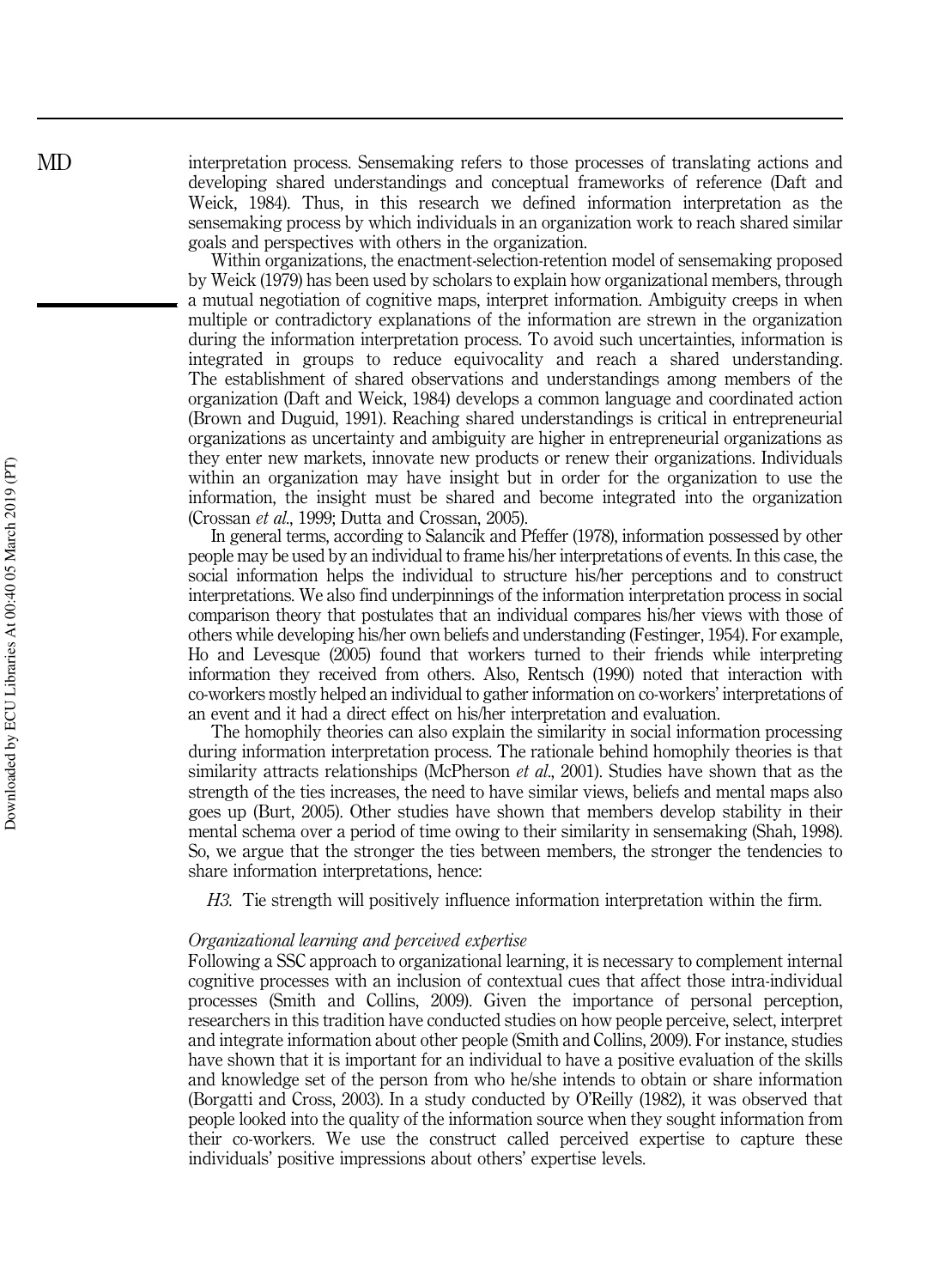According to SSC, whether valid or not, people' impressions of others' levels of expertise will shape their choices regarding how to incorporate their advice and expertise (Baron and Markman, 2000). These insights take us beyond individual cognitive processes to include ways perceptions about others are actively elicited and co-constructed by others. In this sense, the higher the perceived expertise of the person providing information, the more respected and actively sought is the information that this person can provide. In addition, higher perceived expertise levels of the people involved in the information exchange have been shown to affect the intensity of knowledge transfer between these individuals (Pacharapha and Ractham, 2012). We, therefore, hypothesize that when individuals believe that others are experts in specific topics, it is more likely that these individuals will look for these perceived experts' advice (i.e. acquisition). It is also expected that perceived expertise will positively affect the frequency of interaction and include the information in decision making (interpretation). That is, when people believe that others are experts, they will look for more opportunities to interact with them and share those levels of expertise (i.e. distribution). In this way, we expect that:

*H4.* Perceived expertise will positively influence information acquisition within the firm.

- *H5.* Perceived expertise will positively influence information distribution within the firm.
- *H6.* Perceived expertise will positively influence information interpretation within the firm.

#### *Organizational learning and cognitive-based trust*

Expert knowledge has the potential to reduce complexity about a particular subject and it can enhance trust in what believed experts suggest or advice. Thus, a concept highly related to perceived expertise is the level of trust a person can generate with this expert knowledge. We, therefore, include trust as a key variable that affects how social relations and knowledge transfer unfold (Levin and Cross, 2004). Although with different drivers and implications, both economists and sociologists acknowledge the role of trust in economic and social exchanges. Economists tend to see trust as an efficient tool to achieve economic exchanges, which facilitates transactions (e.g. Arrow, 1974; Williamson, 1993). Sociologists, on the other hand, examine the sources and mechanisms throughout which trust influences economic exchanges and recognize that these exchanges are embedded in powerful webs of social relationships (e.g. Granovetter, 1985, 2005).

Thus, trust has been a widely researched concept in organizational studies as well as in entrepreneurship (e.g. Fulmer and Gelfand, 2012; Mayer *et al*., 1995; McAllister, 1995; Welter, 2012). This literature concludes that trust has both cognitive and affective foundations. On the one hand, the affective foundations refer to emotional bonds between individuals and to the care and linking feelings people develop for one another. On the other hand, cognitive foundations of trust refer to reasons that tend to be perceived as evidence of trustworthiness (McAllister, 1995). Both types of trust-based foundations have been used in social networks research (Chua *et al*., 2008, 2010). Here we emphasize on cognitive-based trust because of its potential relationship with perceived expertise.

Cognition-based trust refers to trusting "from the head," which can be interpreted as judgment formed based on evidence of another person's competence and reliability. Chua *et al*. (2008) found that task advice ties were positively associated with only cognition-based trust, and not affect-based trust that is grounded in reciprocated interpersonal care and concern (McAllister, 1995). Cognitive-based trust is an instrumental inference that one makes from circumstantial evidence about the other person's behavior. We, therefore, expect to find that cognitive-based trust positively affects the three focal cognitive processes here discussed. In organizational networks, once a connection has provided the person who is seeking information with useful task-related advice, the acquirer is likely to identify the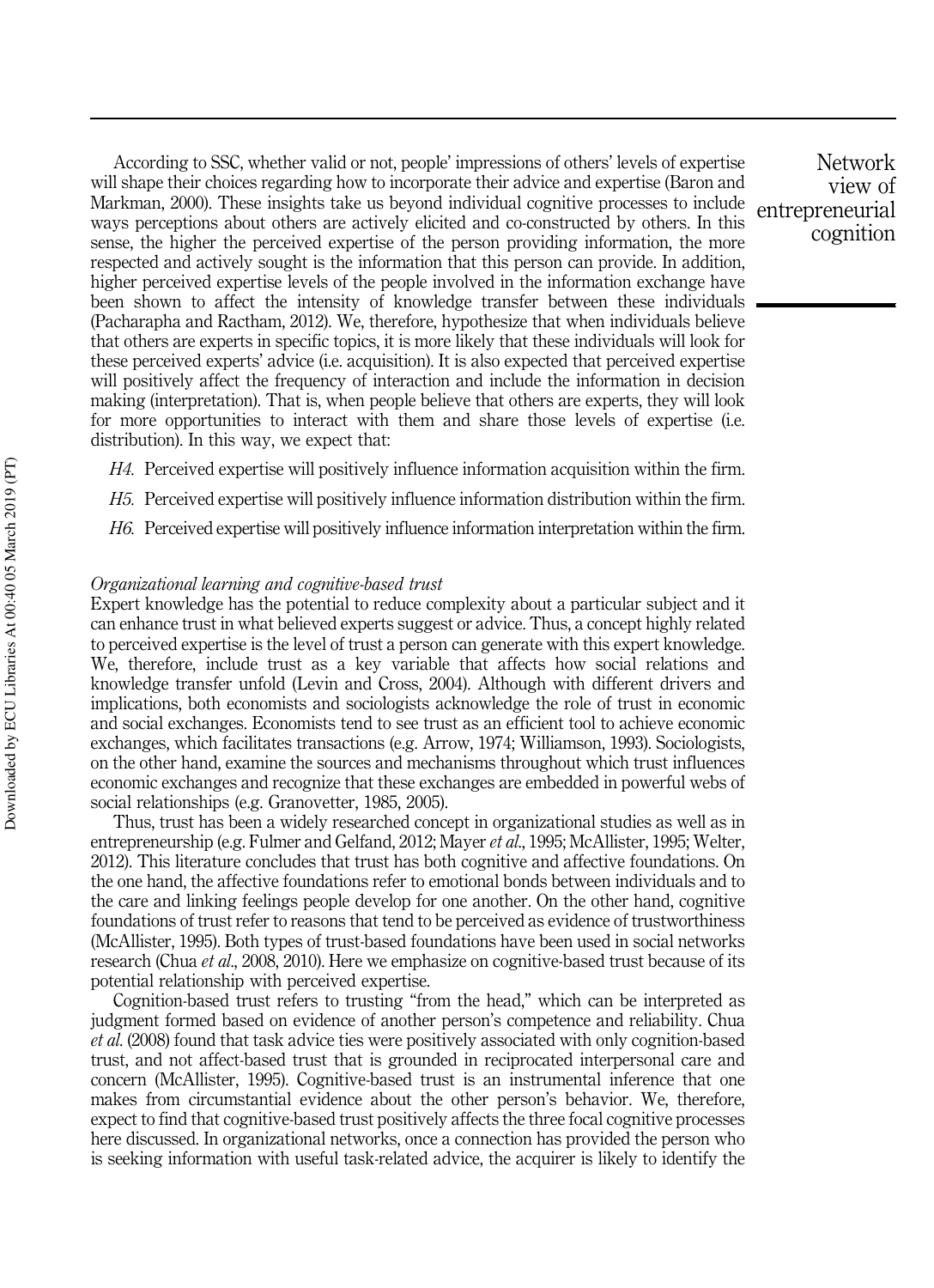connection as someone who has relevant expertise, competence and experience in the given task domain and continue to seek information from him/her in future, thus demonstrating cognition-based trust. Conversely, a focal individual is also more likely to seek task advice from a connection who is perceived to be reliable and competent because such a connection is more likely to provide useful assistance (Borgatti and Cross, 2003; Hinds *et al*., 2000).

Zand's (1972) "spiral reinforcement model of the dynamics of trust" can be used to explain how people reach a shared understanding as the strength of the relationship improves over a period of time. According to this model, when two individuals decide to share information, both of them expect each other to be trustworthy. The initial trust expectation is reinforced when actual sharing of information takes place and the resultant trust so developed leads to further sharing of information. Thus, a spiral of trust gets built up between the members and sharing increases with higher levels of trust. However, if the initial expectation itself is of mistrust, the spiral deteriorates into one of reduced information flow and declining trust. We, therefore, argue that cognition-based trust is an enabler of the three focal cognitive processes here discussed in the following way (please refer to Figure 1 to visualize the hypotheses):

- *H7.* Cognition-based trust will positively influence information acquisition within the firm.
- *H8.* Cognition-based trust will positively influence information distribution within the firm.
- *H9.* Cognition-based trust will positively influence information interpretation within the firm.

#### *Differences according to CE dynamics*

Our final hypothesis refers to potential differences between different types of CE and our key variables. Based on previous research on CE (Dess *et al*., 2003), we view CE as a system of roles and exchanges in which key challenges in CE are to manage social dynamics among managers at different levels in the organization. As such, the quality of entrepreneurial outcomes (i.e. innovation) is highly influenced by the levels of shared understandings and trust among members of the organization (Dess *et al*., 2003). Among contingencies that can affect these relationships, higher levels of uncertainty have been described as one important variable that can intensify these relationships (Garcia-Sanchez *et al*., 2018; Heavey *et al*., 2009). These authors have found that when facing high levels of perceived uncertainty, managers tend to be more thorough and critical in the analysis of wide-range information when making decisions in the pursuit of CE outcomes such as innovation.

We argue that CE types can vary in terms of the levels of uncertainty members experienced. On one hand, sustained regeneration has a focus on innovating new products and services. Organizations that are successful at sustained regeneration have structures, systems and cultures that enable product innovation (Covin and Miles, 1999). These structures, systems and cultures provide a context that promotes incremental innovation. One of the ways it supports innovation is by reducing the uncertainty around new product development. Firms with sustained regeneration strategies exploit the knowledge they have about market trends and product life cycles to maintain a competitive advantage (Dess *et al*., 2003). By the time an organization has reached sustained regeneration, it has progressed along the organizational learning process to where the entrepreneurial process of developing new products has been institutionalized in the firm. In other words, the processes, systems, structures and strategies to introduce new products or services to the market are embedded in the organization (Crossan *et al*., 1999). In other words, sustained regeneration is in a steady state form of innovating.

On the other hand, domain redefinition requires defining and employing new competencies (Dess *et al*., 2003). In order to define and use new competencies, organizations have to learn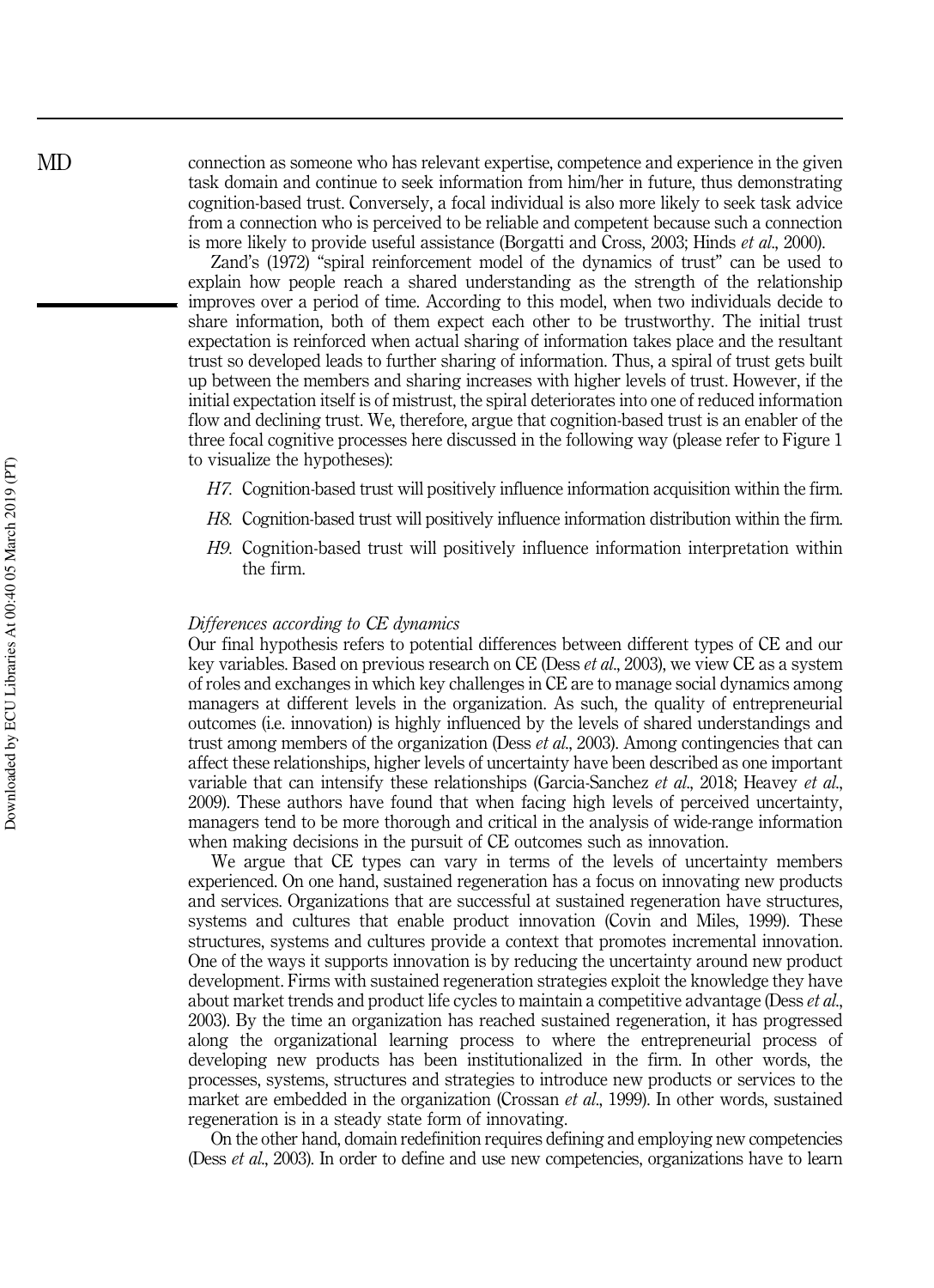about new industries, new customers and possibly new technologies. Firms utilizing a domain redefinition strategy are earlier in the organizational learning process and its members are still in the process of interpreting and integrating information, meaning the organization is gaining new insights and moving toward a shared understanding of new information (Crossan *et al*., 1999). As a consequence, serious attempts at domain redefinition tend to require changes at the core of the organization (McGrath and MacMillan, 2009). These changes can create uncertainty in different managerial situations, routines and organizational structures. Thus, under these conditions, organizational members might turn to one another and to their social exchanges to look for a sense of certainty.

Literature on organizational learning and entrepreneurship supports the idea that under conditions of sustained regeneration, the organization has integrated and institutionalized new product development routines that help organizational members cope with potential levels of uncertainty (Argote and Guo, 2016). On the contrary, when the organization is venturing into new areas, such as the ones entailed in domain redefinition, managers have not yet developed common understandings and routines are still in the making (Weick, 1995).We therefore hypothesize that variables such as tie strength, perceived expertise and cognition-based trust are more likely to be significant characteristics in conditions of high levels of uncertainty such as in domain redefinition, in which there is a lack of institutionalized routines to cope with high levels of market uncertainty:

*H10.* Tie strength, perceived expertise and cognition-based trust are less likely to influence the organizational learning dynamics of information acquisition, distribution and interpretation under CE contexts characterized by lower levels of uncertainty such as sustained regeneration.

#### 4. Research design and data collection

#### *Research context and sample*

To test the hypotheses, we conducted a quantitative analysis based on social network data in two different entrepreneurial firms in South India. We also collected rich qualitative data about each of the companies' entrepreneurial contexts. One of the authors conducted interviews and collected archival information about key organizational processes such as company brochures, organizational charts and books written by one of the founders, newspaper articles, TV interviews and company newsletters. Interviews were conducted during 2013 and 2014, and continued to track the both the companies from 2013 to 2015. With this information, the rich descriptions of the two companies that participated in our study enhanced our understanding of the companies' social networks. The first company was an electronics and electrical equipment manufacturing company, and the second company was a manufacturer and exporter of herbal and spice extracts. For anonymity, the two companies are represented by the names "iProtect" and "Vismaya," respectively, in this research. A brief summary of both companies can be found in Table I.

The preliminary qualitative information indicated that managers at both iProtect and Vismaya relied on internal resources of information to develop key competences and solve various strategic problems. In addition, the different dynamics in both of these companies suggest that each one can be classified as distinctive CE types. Vismaya is characterized by continuous new product development and therefore fits the CE profile of sustained regeneration. On the other hand, iProtect displays CE strategies of domain redefinition (Dess *et al*., 2003) as iProtect had proactively sought to reach untapped markets while updating organizational practices and processes to be more competitive. We believe these characterizations are important to gain a better understanding of what context represents in a SSC approach of entrepreneurial behavior in these two companies (Figures 2 and 3).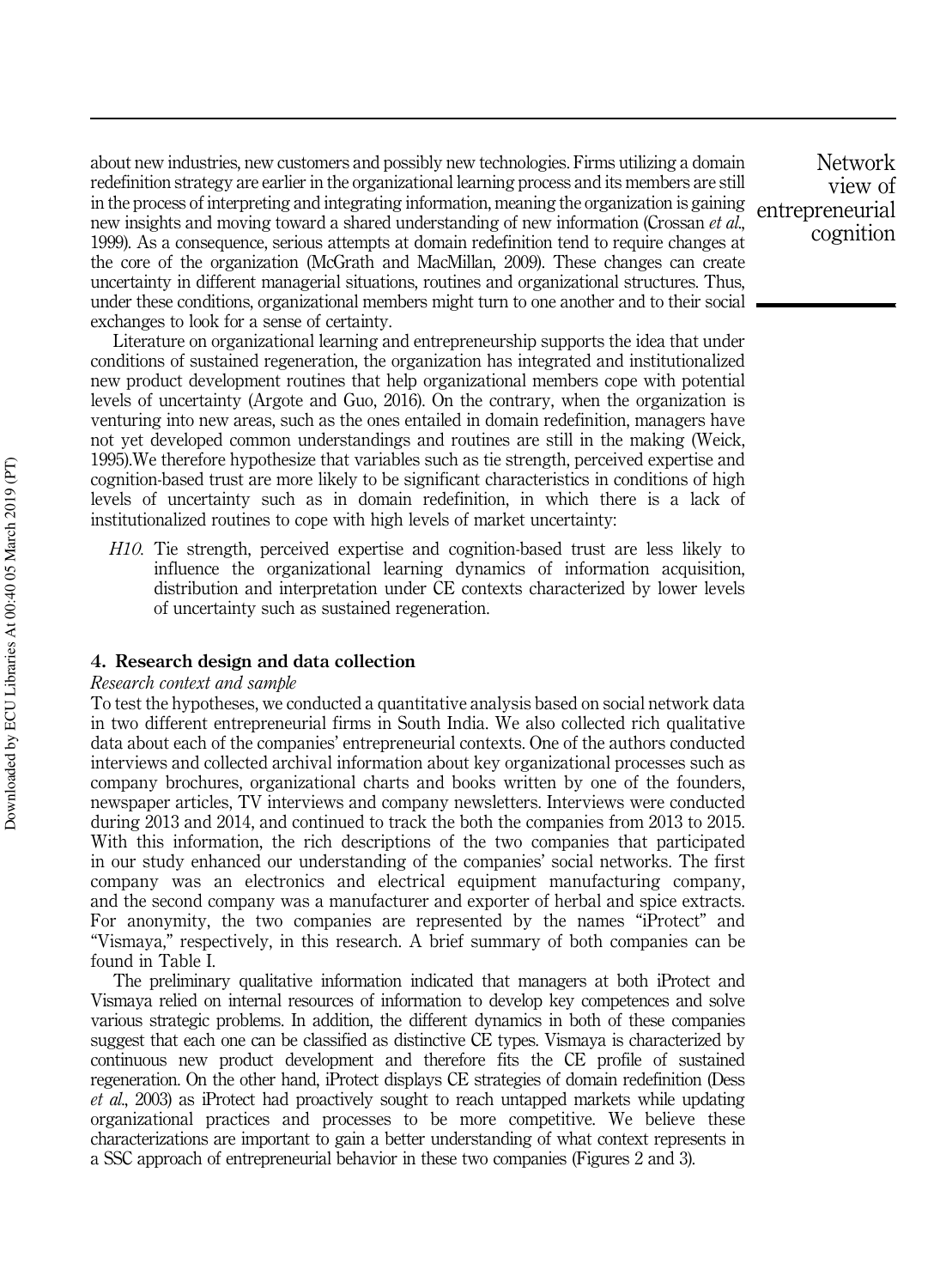| MD                |                                    | iProtect                                       | Vismaya                                                                 |
|-------------------|------------------------------------|------------------------------------------------|-------------------------------------------------------------------------|
|                   | Year founding                      | 1977                                           | 1989                                                                    |
|                   | Industry                           | Major electrical and<br>electronics appliances | Leading exporter of botanical extracts<br>for pharmaceutical industries |
|                   | Size (number of people)            | 1,800 employees                                | 300 employees                                                           |
|                   | Public vs private                  | Public limited company                         | Private limited company                                                 |
|                   | Company structure                  | See Figure 2                                   | See Figure 3                                                            |
|                   | Type of corporate entrepreneurship | Domain redefinition                            | Sustained regeneration                                                  |
| Table I.          | Age of managing director           | 38                                             | 60                                                                      |
| Company overviews | Managing director tenure           | 6                                              | 25                                                                      |





**Source:** Company documents



Figure 3. Organizational chart for vismaya

**Source:** Company documents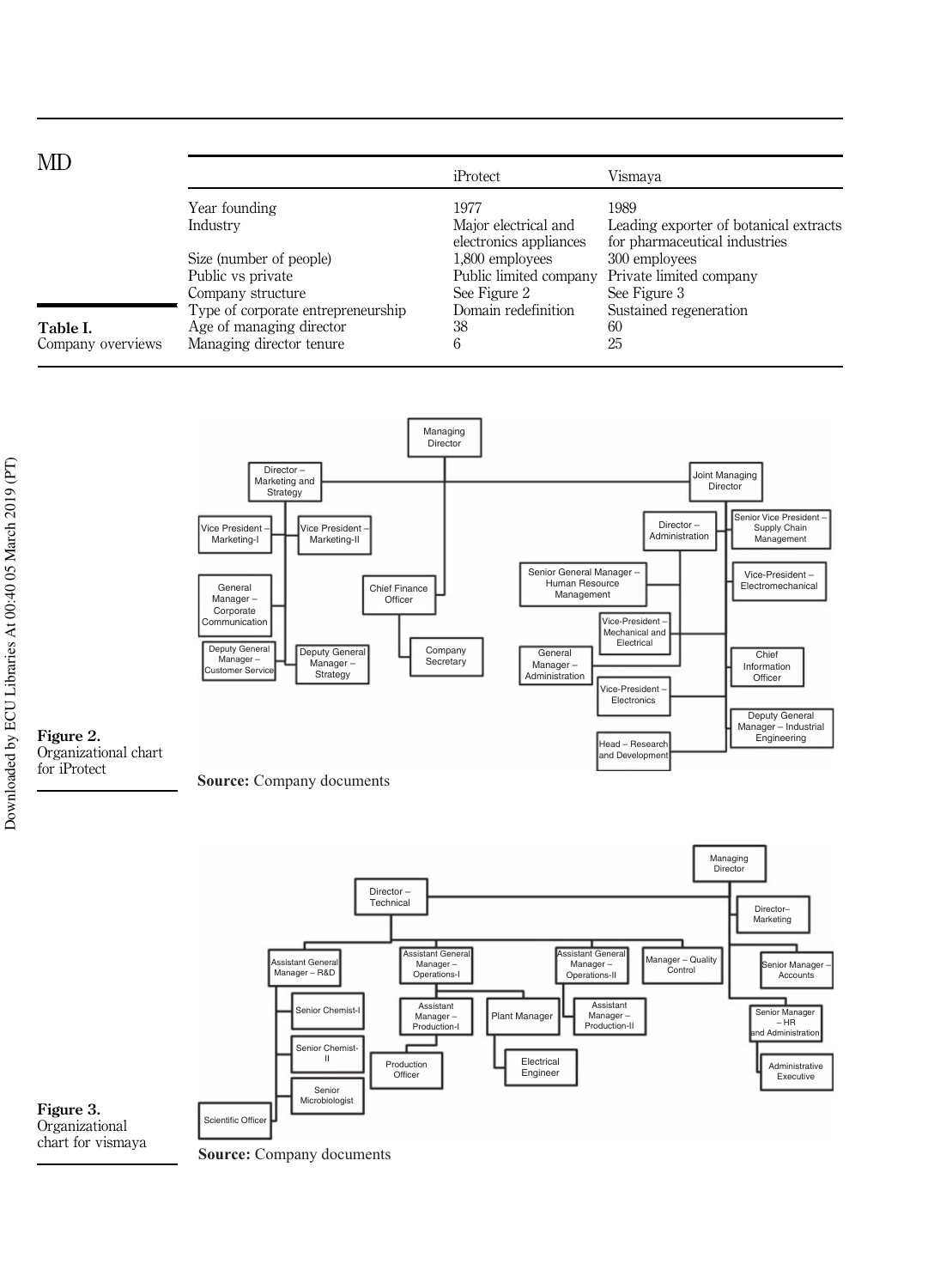Vismaya is one of the India's leading exporters of botanical extracts for pharmaceutical companies and has gained its competitive advantage utilizing the sustained regeneration form of CE. Started from 1989, Vismaya has customers in around 40 countries and research collaboration with universities across the world. The company is known for the innovative spirit of their top management and employees in developing new products on a continuous basis. Vismaya was founded by two individuals who currently hold the position of chairman and managing director, and director (technical). Both of them had complementing skills – business and financial acumen of the chairman and specialist knowledge of director (technical) – that helped in integrating their two different worlds and share their strategies.

Vismaya's first product – essential oil of mustard (natural) – aimed at a niche market, captured global attention. They grew by focusing on the nutraceutical sector that was emerging. Vismaya was successful in developing a series of innovative herbal extracts, thereby making an impression on the nutraceutical segment in its state of infancy. Vismaya's manufacturing process of Omega 3 fatty acids with indigenous technology earned them national recognition for successful commercialization of an indigenous technology. Vismaya's discovery of bioavailable curcumin and ability to commercialize a high-quality, low-cost product surprised their competitors. Vismaya has continued to pioneer an inventive approach, enhance their existing products and create a distinctive operational system. Technological innovation has been the key to their growth. While an average Indian company spends less than 1 percent of its revenue on R&D, Vismaya invests at least 12 percent on R&D. Their investments include human and physical assets for conducting research. Vismaya has a total of 26 patents, of which 25 are international patents. Commercializing these patents globally has been a source of success for the company. The international acceptance of its products and the number of patents granted in the USA and other countries are evidence of their successes in innovation.

iProtect is one of the India's leading electronics and electrical equipment manufacturers based in South India. iProtect was started as an entrepreneurial venture that manufactured voltage stabilizers in 1977. Due to the founder's stringent norms for quality and customer service, his product became synonymous with voltage stabilizers across South India. In the new millennium, however, with abundant power supply in South India, stabilizers were becoming less of a necessity. When the founder's son took over as the managing director in 2010, he was more ambitious than his father. He set aggressive growth goals which included doubling revenues by 2018. For the son, stabilizers were a product category that did not hold much promise as it itself was a very small market with high competition.

The son adopted a domain redefinition strategy by diversifying into new product categories and new markets. The wires and cable segment was one sector where he saw growth. Across India, market for wires had doubled from 2009 to 2014 and iProtect witnessed a ninefold growth. He started putting money into the wires and pumps business, specially focused on product development, branding and advertising. As a result, stabilizers that earlier contributed 60 percent of iProtect's sales moved down to 18 percent. The company also placed huge bets in solar water heaters based on the founder's son's strong belief that solar heaters will overtake electric water heaters in the next five years and iProtect will become a major player in the solar market.

During his father's tenure, the company did not extend beyond its market. The father was satisfied with iProtect being a regional player that grew by introducing new product for his quality conscious customers in the southernmost states of Kerala, Karnataka and to a limited extent, Andhra Pradesh. The son's new management team was quick to realize that the southern market was getting saturated and future growth would only come by venturing into new geographies. iProtect started setting up plants outside Kerala and later introduced four products in the non-south market. It took time for iProtect to make a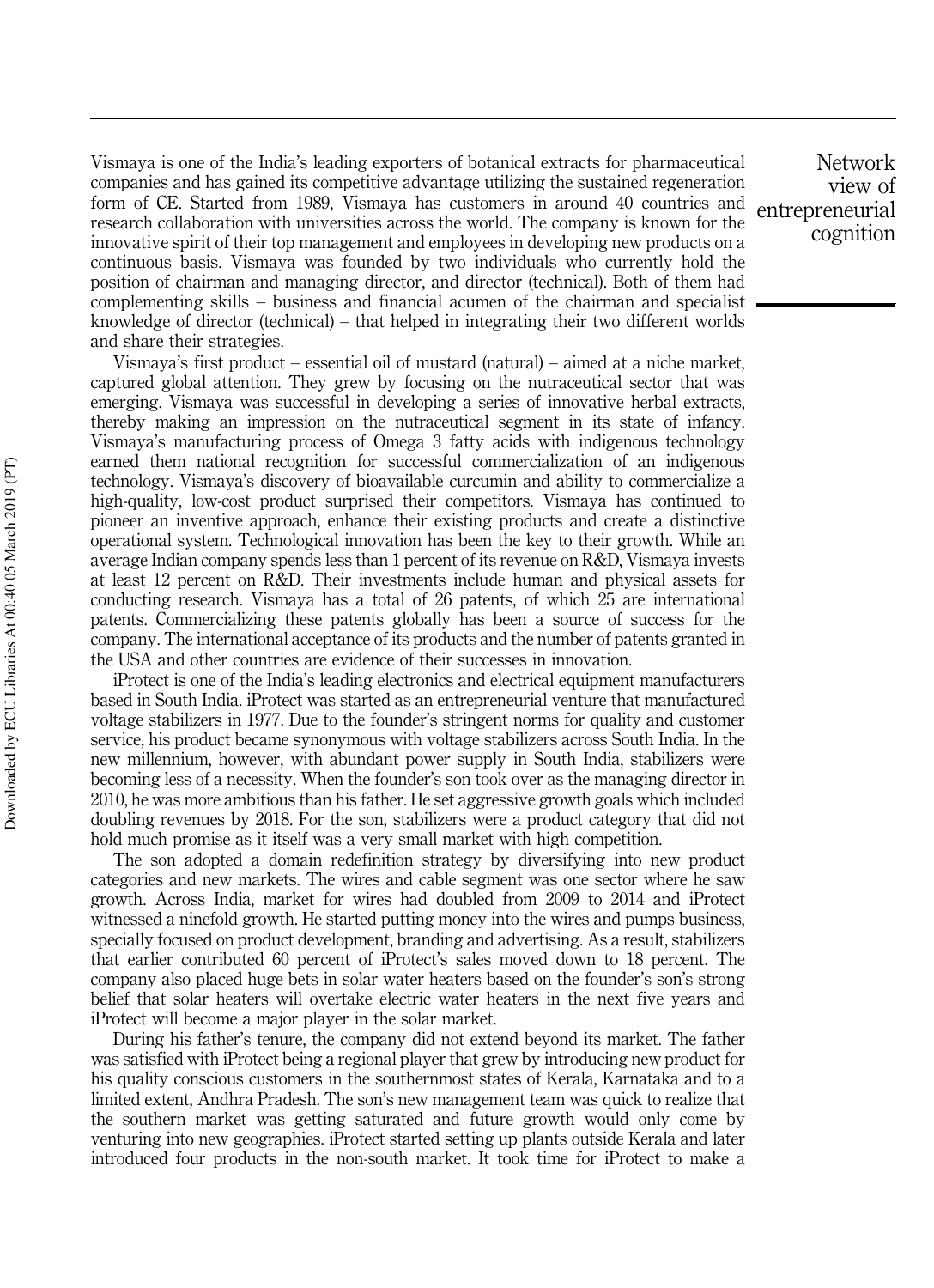significant mark in these markets through capacity addition and brand building. The target of 30 percent contribution from non-South markets was finally achieved.

The social network data of these two companies were by surveying key decision makers in each of the organizations. Surveys were conducted via pen and paper. The survey questionnaire was initially sent out along with a cover letter. Surveys were returned directly to the researchers, who also sent follow-up e-mails to increase response rate. The response rate was more than 80 percent for both the companies. The survey data were collected during 2014.

#### *Dependent variables*

In this study, the organizational learning process was captured with three variables, information acquisition and information distribution and information interpretation. The respondents were asked to answer one to two questions about each of their co-workers for each of the three variables. When capturing relationship data about co-workers, asking too many in-depth questions about each coworker can lead to respondent fatigue which could render the data unreliable (Wasserman and Faust, 1994). Thus, we limited the number of questions for each dependent variable to one to two questions. A review by Marsden (1990) suggests that the practice of asking a single sociometric question is largely reliable when appropriate procedures are followed to help individuals accurately report their network links. The respondents were presented with a complete list of names of other actors (also called roster) in the network (Ferligoj and Hlebec, 1999). Rosters were provided to aid recall, to reduce measurement error and to improve data reliability (Marsden, 1990).

For information acquisition, we used an estimate pooling technique suggested by Borgatti and Cross (2003). Instead of asking only: "Who are the people that you typically turn to for information or knowledge on work-related topics?" we also asked: "Who are the people who typically turn to you for information or knowledge on work-related topics?" For information distribution, we asked "how often did you communicate with this person during the last three months? (on a scale on 1–7)." For information interpretation, we asked "indicate whether the person below shares the same perspective, in that, he/she think in a similar way, have similar goals and objectives, and understand each other's mindset when you communicate."

#### *Predictors*

To measure tie strength, we asked the respondent to rate his relationship with others in terms of emotional closeness on a scale of 1–4 (Marsden and Campbell, 1984). Perceived expertise was measured by using the question mentioned in Borgatti and Cross's (2003) study: "I understand this person's knowledge and skills. This does not necessarily mean that I have these skills or am knowledgeable in these domains, but that I understand what skills this person has and domains they are knowledgeable in." We adapted measures of cognition-based trust from McAllister's (1995) study to suit the current research context: "Given this person's track record, I see no reason to doubt this person's competence and preparation." We used a scale of 1–5 for both perceived expertise and cognition-based trust.

#### *Controls*

We also collected demographic data, including each person's hierarchical position in the organization, tenure within the group (in years), gender and age. All of these were used to construct control variables. The matrix for demographic data was constructed by conducting a logical operation on actor-based data. In the case of age and tenure, for each ordered pair of persons, we subtracted the second person's value (such as number of years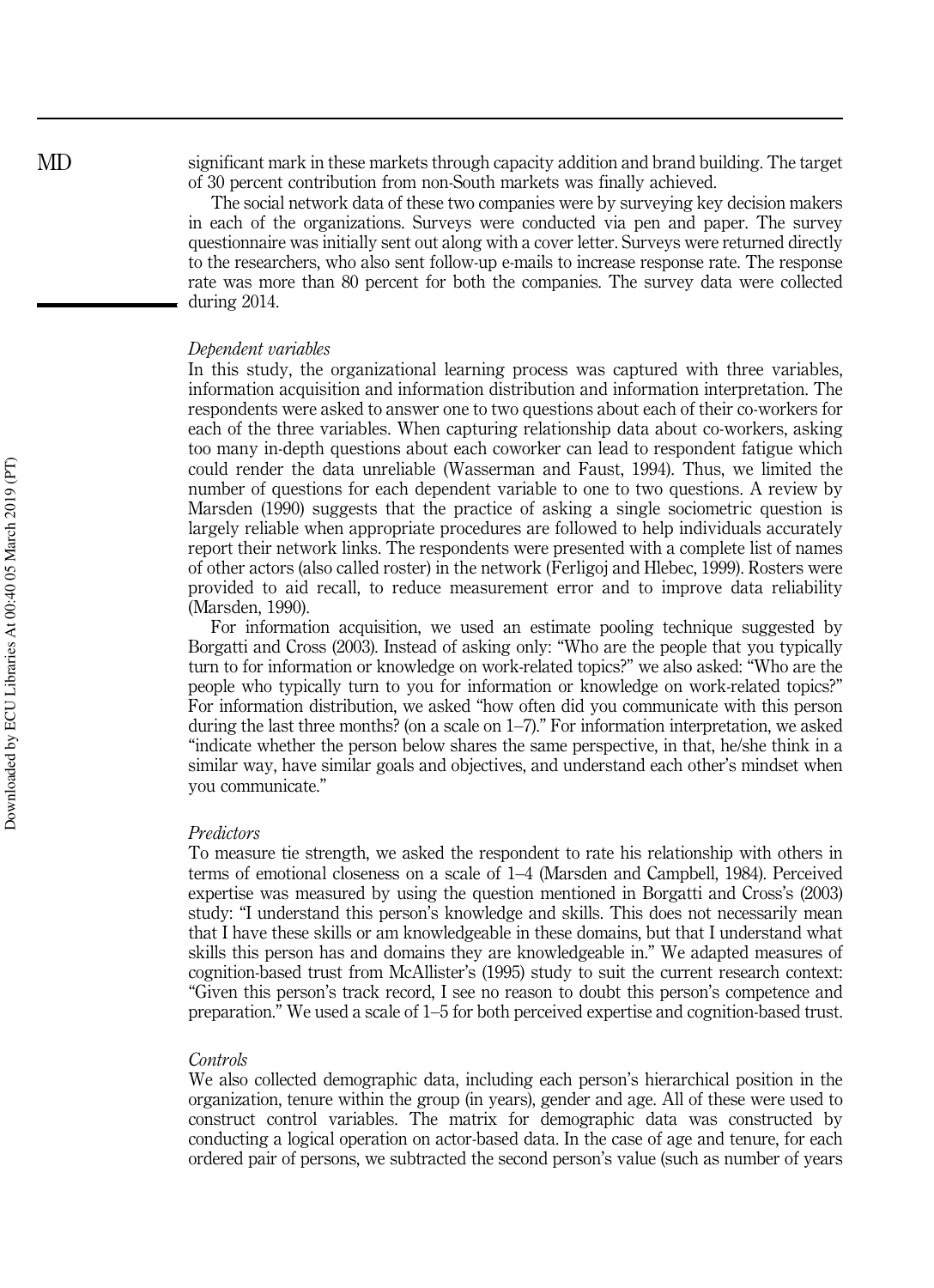in the organization) from the first person's. In the case of gender and hierarchical position, we constructed dyadic variables X in which  $X_{ii} = 1$  if persons *i* and *j* had the same value on gender (or position), and  $X_{ii} = 0$  otherwise.

#### *Data analysis*

We used network correlation and regression to test the model statistically. Network data do not satisfy the assumptions of classical regression because the observations (relations) are interdependent. The autocorrelation compromises the estimated standard errors and makes the network data troublesome (Krackhardt, 1988). Hence, it is not possible to test the hypotheses we developed with traditional ordinary least squares procedures. Therefore, statistical procedures that do not assume independence of observations were employed to test the hypotheses. Consequently, special procedures known as quadratic assignment procedure (QAP) and multiple regression quadratic assignment procedure (MRQAP) (Baker and Hubert, 1981; Krackhardt, 1988) were used to run the correlations and multiple regressions, respectively. MRQAP is principally used when a social relation (i.e. a dependent matrix) has to be modeled using the value of other social relations (i.e. independent matrices) (Borgatti *et al*., 2002).

In this way, this analysis is similar to a traditional multiple regression analysis, but it uses data matrices instead of vectors, and it conducts permutation-based instead of traditional standard-error-based significance tests. As Borgatti and Cross (2003, p. 438) explained, "QAP and MRQAP are identical to their non-network counterparts with respect to parameter estimates, but use a randomization/permutation technique to construct significance tests." The MRQAP algorithm proceeds in two steps. In the first step, it performs a standard multiple regression across corresponding cells of the dependent and independent matrices. In the second step, it randomly permutes both rows and columns of the dependent matrix and re-computes the regression, storing resultant values of all coefficients. This step is repeated 10,000 times to estimate standard errors for the statistics of interest. For each coefficient, the program counts the proportion of random permutations that yielded a coefficient as extreme as the one computed in Step 1. Using UCINET 6 (Borgatti *et al*., 2002), we ran MRQAP algorithm. The dependent matrices were information acquisition matrix, information distribution matrix and information interpretation matrix, and the independent matrixes were tie strength, cognition-based trust and perceived expertise.

#### 5. Results

The data for each company were analyzed separately. The results for iProtect are presented first, followed by the results for Vismaya. The QAP correlation table for the variables in iProtect is presented in Table II. The QAP shows correlations without controlling for any variable, which reveals if any variables covary with each other. The only demographic variables that are correlated are tenure difference and age difference  $(\beta = 0.38, p < 0.05)$ . All of the independent variables are positively and strongly correlated with the dependent variables.

The results for the first dependent variable, information acquisition, for iProtect are reported in Table III. Tie strength had a significant effect on information acquisition  $(\beta = 0.119, p < 0.001)$  at iProtect as was the case with cognition-based trust  $(\beta = 0.072,$  $p < 0.05$ ), which supports *H1* and *H7*. We did not find support for *H4* as the relationship between perceived expertise and information acquisition was not significant at iProtect.

The results for the second dependent variable, information distribution, for iProtect are reported in Table IV. Tie strength was found to have significant relationship to information distribution ( $\beta = 0.442$ ,  $\beta < 0.001$ ) in iProtect, which supports *H2*. The relationship between perceived expertise and information distribution was also significant ( $\beta = 0.281$ ,  $p < 0.001$ ),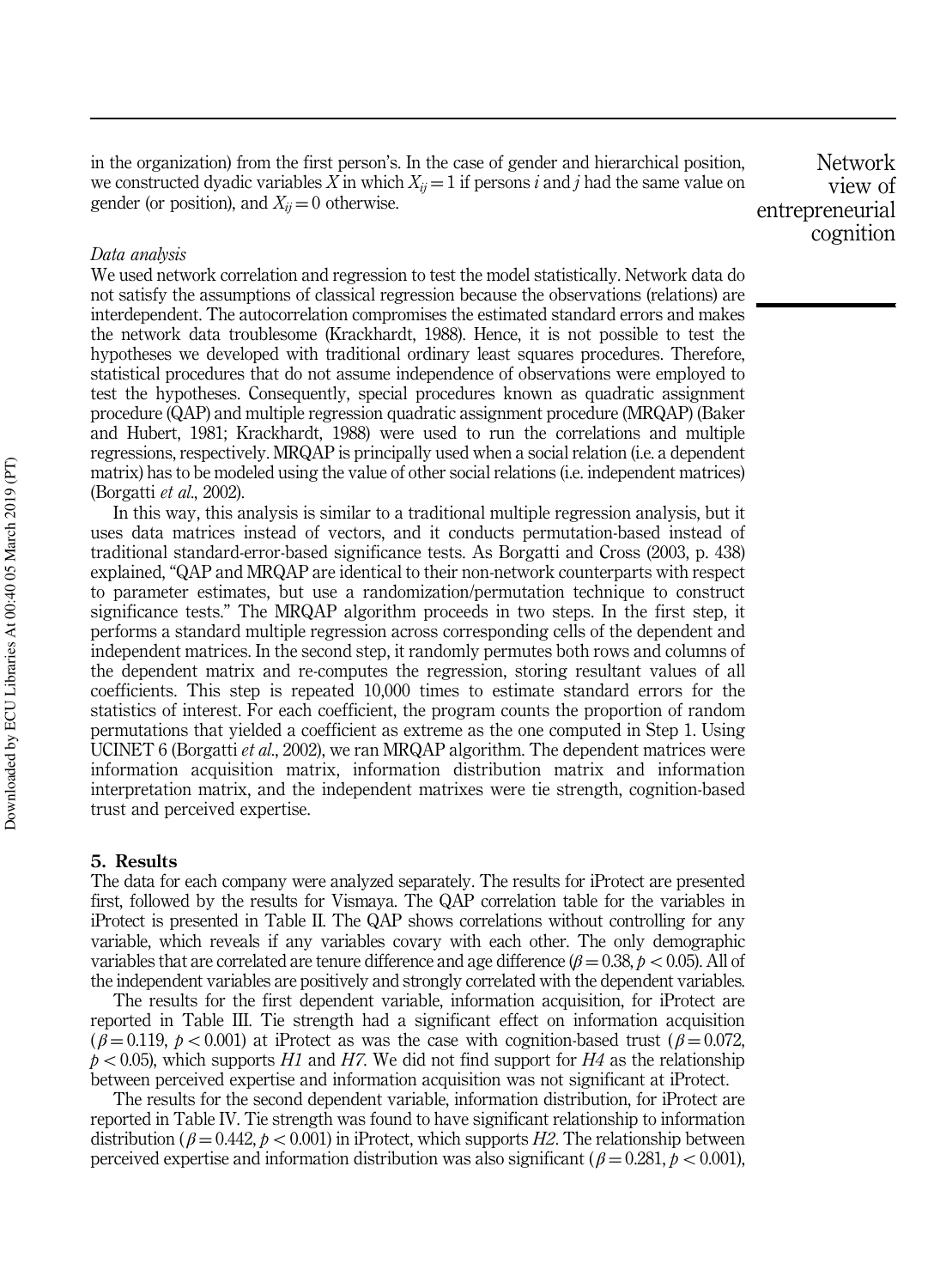| MD                                           | Variables                                                                                                                                                                                                                                                                                                      |                                                                               | 2                                                                                        | 3                                                                     | 4                                                             | 5                                                                | 6                                         |                                           | 8                | 9                | 10   |
|----------------------------------------------|----------------------------------------------------------------------------------------------------------------------------------------------------------------------------------------------------------------------------------------------------------------------------------------------------------------|-------------------------------------------------------------------------------|------------------------------------------------------------------------------------------|-----------------------------------------------------------------------|---------------------------------------------------------------|------------------------------------------------------------------|-------------------------------------------|-------------------------------------------|------------------|------------------|------|
| Table II.<br>QAP correlation<br>for iProtect | 1. Age dissimilarity<br>2. Tenure dissimilarity<br>3. Gender identity<br>4. Level dissimilarity<br>5. Cognition-based trust<br>6. Perceived expertise<br>7. Tie strength<br>8. Information acquisition<br>9. Information distribution<br>10. Information interpretation<br>Notes: * $p < 0.05$ ; ** $p < 0.01$ | 1.00<br>0.27<br>0.00<br>0.00<br>0.05<br>0.07<br>$-0.07$<br>$-0.06$<br>$-0.13$ | 1.00<br>0.00<br>$0.00*$<br>0.01<br>0.03<br>$-0.11$<br>0.00<br>$-0.05$ $-0.05$<br>$-0.13$ | 1.00<br>0.05<br>$-0.04$<br>$-0.08$<br>0.08<br>0.03<br>0.01<br>$-0.11$ | 1.00<br>$-0.06$ 1.00<br>$-0.01$<br>$-0.11$<br>$-0.21$<br>0.07 | $0.55**$ 1.00<br>$0.27**$<br>$0.25***$<br>$-0.09$ 0.26**<br>0.02 | $0.19**$<br>$0.25**$<br>$0.24***$<br>0.07 | 1.00<br>$0.34**$ 1.00<br>$0.46**$<br>0.11 | $0.43**$<br>0.07 | 1.00<br>$0.19**$ | 1.00 |

|                           |                                                                                            | Model 1      |           | Model 2      |       |  |
|---------------------------|--------------------------------------------------------------------------------------------|--------------|-----------|--------------|-------|--|
|                           | Variables                                                                                  | Standardized | <b>SE</b> | Standardized | SE.   |  |
|                           | Gender identity                                                                            | 0.029        | 0.083     | 0.037        | 0.120 |  |
|                           | Age dissimilarity                                                                          | $-0.504$     | 0.019     | $-0.067$     | 0.003 |  |
|                           | Level dissimilarity                                                                        | $-0.070$     | 0.063     | $-0.172**$   | 0.062 |  |
|                           | Tenure dissimilarity                                                                       | 0.487        | 0.095     | 0.032        | 0.002 |  |
| Table III.                | Tie strength                                                                               |              |           | $0.259***$   | 0.033 |  |
| Multiple regression       | Perceived expertise                                                                        |              |           | 0.117        | 0.042 |  |
| QAP for                   | Cognition-based trust                                                                      |              |           | $0.126*$     | 0.044 |  |
| $i$ Protect – information | Adjusted $R^2$                                                                             | 0.015        |           | 0.170        |       |  |
| acquisition               | <b>Notes:</b> Based on 10,000 permutations. * $p < 0.05$ ; ** $p < 0.01$ ; *** $p < 0.001$ |              |           |              |       |  |

|                           |                                                                                            | Model 1      |       | Model 2      |       |  |
|---------------------------|--------------------------------------------------------------------------------------------|--------------|-------|--------------|-------|--|
|                           | Variables                                                                                  | Standardized | SE    | Standardized | SЕ    |  |
|                           | Gender identity                                                                            | 0.011        | 0.164 | 0.039        | 0.131 |  |
|                           | Age dissimilarity                                                                          | $-0.035$     | 0.003 | 0.012        | 0.003 |  |
|                           | Level dissimilarity                                                                        | $-0.094$     | 0.072 | 0.061        | 0.060 |  |
|                           | Tenure dissimilarity                                                                       | $-0.039$     | 0.003 | 0.066        | 0.002 |  |
| Table IV.                 | Tie strength                                                                               |              |       | $0.445***$   | 0.077 |  |
| Multiple regression       | Perceived expertise                                                                        |              |       | $0.263***$   | 0.094 |  |
| QAP for                   | Cognition-based trust                                                                      |              |       | $-0.053$     | 0.083 |  |
| $i$ Protect – information | Adjusted $R^2$                                                                             | 0.001        |       | 0.364        |       |  |
| distribution              | <b>Notes:</b> Based on 10,000 permutations. * $p < 0.05$ ; ** $p < 0.01$ ; *** $p < 0.001$ |              |       |              |       |  |

supporting *H5*. *H8* was not supported with the data from iProtect as the relationship between cognitive trust and information distribution was statistically significant.

The results for the third dependent variable, information interpretation, for iProtect are reported in Table V. Based on the data from iProtect, *H3*, *H6* and *H9* are supported. Cognitive trust, tie strength and perceived expertise have positive, significant relationships with information interpretation (cognitive trust:  $\beta = 0.375$ ,  $p < 0.001$ ; tie strength:  $\beta = 0.291$ ,  $p < 0.05$ ; perceived expertise:  $\beta = 0.129$ ,  $p < 0.01$ ).

Table VI reports the correlation results for Vismaya. With the exception of the correlation between tenure difference and age difference ( $\beta$  = 0.96,  $p$  < 0.01), there is no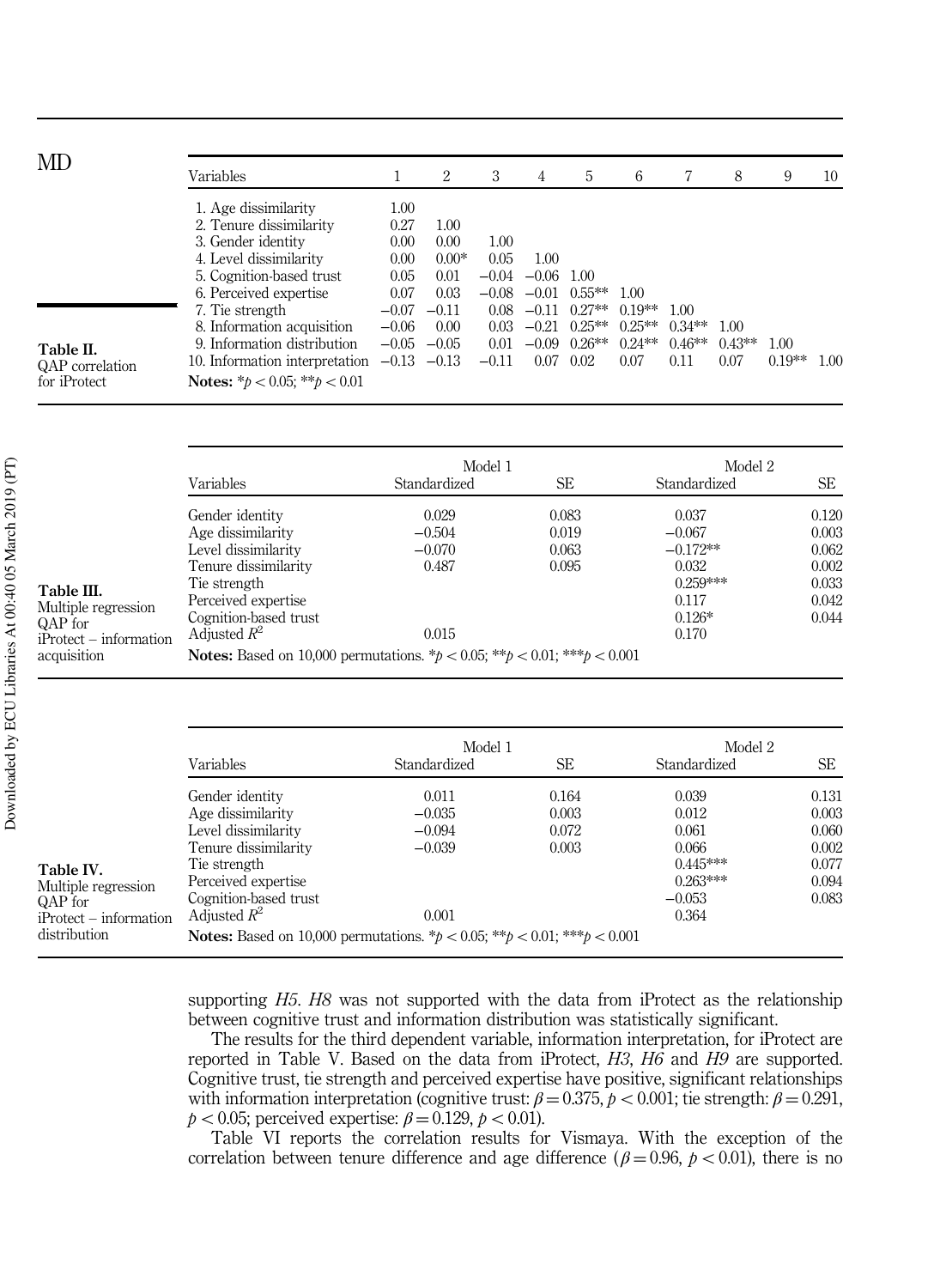correlation among the demographic variables at Vismaya. All of the independent variables are positively and strongly correlated with the information acquisition and information interpretation, except tie strength.

The results for the first dependent variable, information acquisition, for Vismaya are reported in Table VII. *H4* was not supported as perceived expertise was not significantly related to information acquisition. Cognition-based trust is significantly related to information acquisition ( $\beta = 0.154$ ,  $p < 0.05$ ) as was the case with tie strength ( $\beta = 0.179$ ,  $p < 0.05$ ) at Vismaya, which supports *H1* and *H7*.

The results for the second dependent variable, information distribution, for Vismaya are reported in Table VIII. Tie strength has a positive, significant relationship to information distribution ( $\beta = 0.389$ ,  $p < 0.001$ ), which supports *H2*. *H5* and *H8* were not supported within Vismaya.

The results for the third dependent variable, information interpretation, for Vismaya are reported in Table IX. Within this company, *H3* and *H6* were not supported. *H9* was supported as there was a positive, significant relationship between cognition-based trust and information interpretation ( $\beta$  = 0.591,  $p$  < 0.001).

To test *H10*, we inspected all different tested relationships in both iProtect and Vismaya. As expected, we see that in Vismaya, which according to our classification falls within the sustained regeneration CE type has fewer significant results, than iProtect, a company classified as going through domain redefinition. This result suggests that in situations with higher levels of uncertainty, such as domain redefinition, social exchanges around organizational learning are more affected by tie strength, perceived expertise and cognitionbased trust. We present a summary of the results in Table X.

#### 6. Discussion and conclusion

Previous researchers have called for the need of understanding important heterogeneities among CE efforts and have warned against simple dichotomies of CE into new and in established corporations (Phan *et al*., 2009). Thus, in this paper we acknowledge this heterogeneity and study two companies characterized by different CE efforts. To do this, we use organizational learning and social network perspectives to first theorize in a general case how these two social exchanges are related and then discuss potential differences in two different CE contexts. The results of this study provide insight into our understanding of the cognitive processes of organizational learning within CE, in particular in what is related to distributed cognition (Sassetti *et al*., 2018). In this study, we investigated situating entrepreneurial cognitive processes around knowledge transfer in two already established companies: one sustained regeneration and the other one domain redefinition. In this way,

|                                                                                         |              | Model 1 |              | Model 2 |  |  |
|-----------------------------------------------------------------------------------------|--------------|---------|--------------|---------|--|--|
| Variables                                                                               | Standardized | SE      | Standardized | SЕ      |  |  |
| Gender identity                                                                         | $-0.109*$    | 0.067   | $-0.088$     | 0.131   |  |  |
| Age dissimilarity                                                                       | $-0.101$     | 0.002   | $-0.112$     | 0.004   |  |  |
| Level dissimilarity                                                                     | 0.083        | 0.040   | 0.017        | 0.053   |  |  |
| Tenure dissimilarity                                                                    | $-0.101$     | 0.002   | $0.187*$     | 0.003   |  |  |
| Tie strength                                                                            |              |         | $0.133*$     | 0.069   |  |  |
| Perceived expertise                                                                     |              |         | $0.279**$    | 0.103   |  |  |
| Cognition-based trust                                                                   |              |         | $0.341***$   | 0.096   |  |  |
| Adjusted $R^2$                                                                          | 0.028        |         | 0.364        |         |  |  |
| <b>Notes:</b> Based on 10,000 permutations. $*b < 0.05$ ; $**b < 0.01$ ; $***b < 0.001$ |              |         |              |         |  |  |

Network view of entrepreneurial cognition

> Table V. Multiple regression QAP for iProtect – information interpretation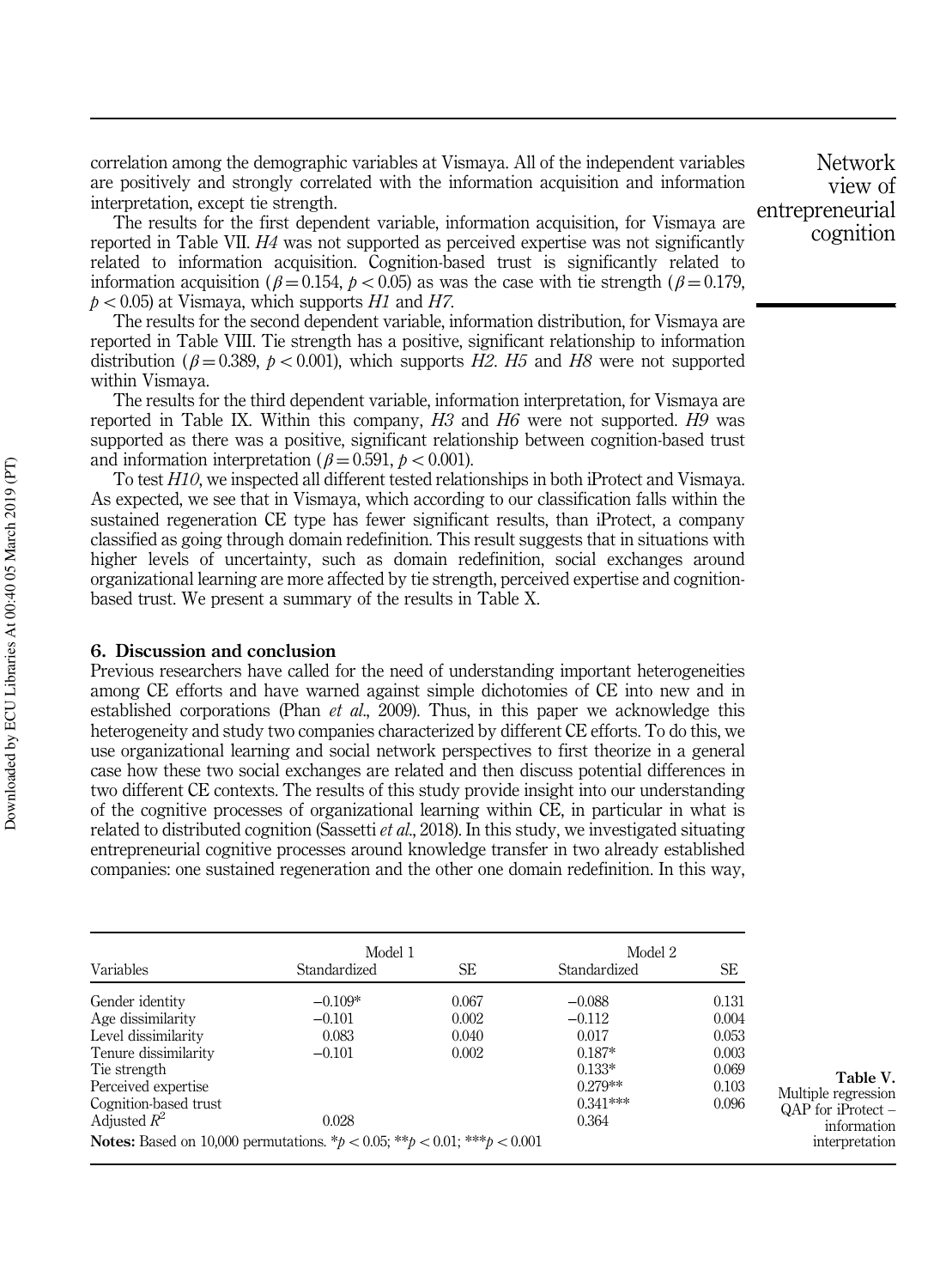Downloaded by ECU Libraries At 00:40 05 March 2019 (PT) Downloaded by ECU Libraries At 00:40 05 March 2019 (PT)

MD

Table VI. QAP correlation for Vismaya

| <b><i>Tariables</i></b>                                                                                                                                                                                                                                                                                   | $\sim$ | $\infty$              | $\overline{a}$ | LO                                                                                  | $\circ$                                                                                                                                                                                                                                                                                                                                          |               | $\infty$                        | $\circ$               |  |
|-----------------------------------------------------------------------------------------------------------------------------------------------------------------------------------------------------------------------------------------------------------------------------------------------------------|--------|-----------------------|----------------|-------------------------------------------------------------------------------------|--------------------------------------------------------------------------------------------------------------------------------------------------------------------------------------------------------------------------------------------------------------------------------------------------------------------------------------------------|---------------|---------------------------------|-----------------------|--|
| 0. Information interpretation<br>Notes: * $p < 0.05$ ; ** $p < 0.01$<br>7. Tie strength<br>8. Information acquisition<br>9. Information distribution<br>5. Cognition-based trust<br>6. Perceived expertise<br>2. Tenure dissimilarity<br>Level dissimilarity<br>. Age dissimilarity<br>3. Gender identity |        | 88581334*<br>19859001 |                | $\begin{array}{c} 1.00 \\ 0.28** \\ 0.06 \\ 0.31** \\ 0.21** \\ 0.75** \end{array}$ | $\begin{array}{c} 1.00 \\ -0.01 \\ -0.01 \\ -0.01 \\ -0.01 \\ -0.01 \\ -0.01 \\ -0.01 \\ -0.01 \\ -0.01 \\ -0.01 \\ -0.01 \\ -0.01 \\ -0.01 \\ -0.01 \\ -0.01 \\ -0.01 \\ -0.01 \\ -0.01 \\ -0.01 \\ -0.01 \\ -0.01 \\ -0.01 \\ -0.01 \\ -0.01 \\ -0.01 \\ -0.01 \\ -0.01 \\ -0.01 \\ -0.01 \\ -0.01 \\ -0.01 \\ -0.01 \\ -0.01 \\ -0.01 \\ -0.$ | 8535<br>- 999 | $\frac{1.00}{1.38**}$<br>0.33** | $\frac{1.00}{2.25**}$ |  |
|                                                                                                                                                                                                                                                                                                           |        |                       |                |                                                                                     |                                                                                                                                                                                                                                                                                                                                                  |               |                                 |                       |  |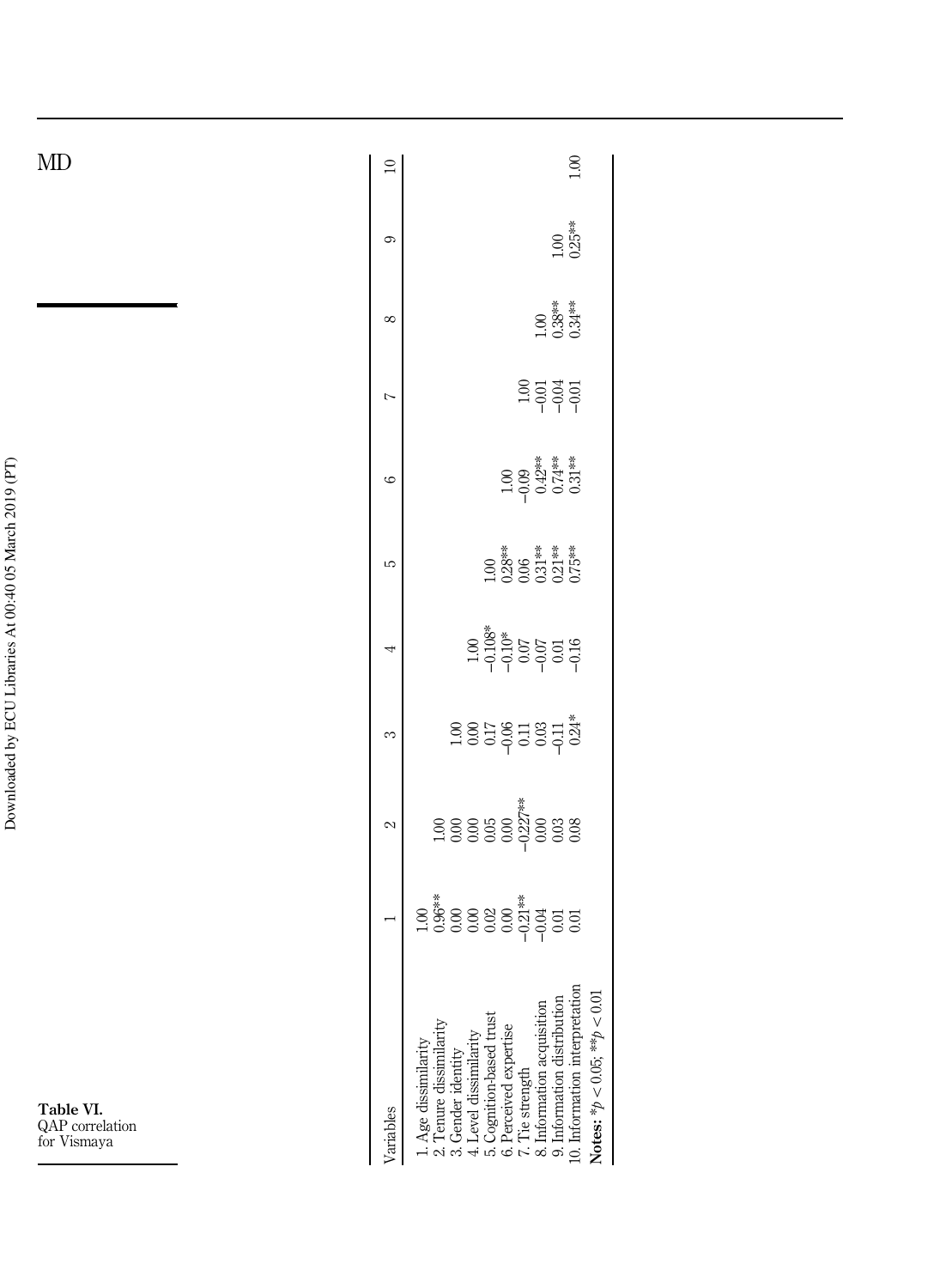we contribute to a better understanding of cognitive entrepreneurship embedded in social contexts such as social networks and CE types.

In the network literature, most studies have drawn generalizations based on a single organization. Here, we examined two organizations operating in two different industries in an emerging economy such as India. By analyzing the hypothesized relationships across the social networks of two types of CE firms, we demonstrated that context of the firm heavily impacts the way in which organizations learn. One of the firms we examined, iProtect, has been undergoing domain redefinition as the second generation of the founder's family takes over the firm. The other firm, Vismaya, has demonstrated a CE strategy of sustained regeneration as they continuously develop and introduce new products to the market. In this

|                                                                                            | Model 1      |           | Model 2      |           |                      |
|--------------------------------------------------------------------------------------------|--------------|-----------|--------------|-----------|----------------------|
| Variables                                                                                  | Standardized | <b>SE</b> | Standardized | <b>SE</b> |                      |
| Gender identity                                                                            | 0.029        | 0.084     | 0.053        | 0.084     |                      |
| Age dissimilarity                                                                          | $-0.504$     | 0.019     | $-0.861**$   | 0.018     |                      |
| Level dissimilarity                                                                        | $-0.070$     | 0.063     | $-0.04491$   | 0.081     |                      |
| Tenure dissimilarity                                                                       | 0.487        | 0.095     | $0.849**$    | 0.084     |                      |
| Tie strength                                                                               |              |           | $0.116*$     | 0.112     | Table VII.           |
| Perceived expertise                                                                        |              |           | $-0.012$     | 0.262     | Multi-regression QAP |
| Cognition-based trust                                                                      |              |           | $0.139*$     | 0.096     | for Vismaya -        |
| Adjusted $R^2$                                                                             | 0.015        |           | 0.083        |           | information          |
| <b>Notes:</b> Based on 10,000 permutations. * $p < 0.05$ ; ** $p < 0.01$ ; *** $p < 0.001$ |              |           |              |           | acquisition          |

|                                                                                            | Model 1      |           | Model 2      |           |                      |
|--------------------------------------------------------------------------------------------|--------------|-----------|--------------|-----------|----------------------|
| Variables                                                                                  | Standardized | <b>SE</b> | Standardized | <b>SE</b> |                      |
| Gender identity                                                                            | $-0.108$     | 0.091     | $-0.177**$   | 0.076     |                      |
| Age dissimilarity                                                                          | $-0.266$     | 0.012     | 0.061        | 0.013     |                      |
| Level dissimilarity                                                                        | 0.006        | 0.072     | 0.054        | 0.080     |                      |
| Tenure dissimilarity                                                                       | 0.288        | 0.059     | 0.054        | 0.065     |                      |
| Tie strength                                                                               |              |           | $0.258***$   | 0.104     | Table VIII.          |
| Perceived expertise                                                                        |              |           | $-0.014$     | 0.252     | Multi-regression QAP |
| Cognition-based trust                                                                      |              |           | 0.022        | 0.081     | for Vismaya -        |
| Adjusted $R^2$                                                                             | 0.008        |           | 0.08         |           | information          |
| <b>Notes:</b> Based on 10,000 permutations. * $p < 0.05$ ; ** $p < 0.01$ ; *** $p < 0.001$ |              |           |              |           | distribution         |

|                                                                                           | Model 1 (controls only) |       | Model 2      |           |                      |
|-------------------------------------------------------------------------------------------|-------------------------|-------|--------------|-----------|----------------------|
| Variables                                                                                 | Standardized            | SЕ    | Standardized | <b>SE</b> |                      |
| Gender identity                                                                           | $0.241**$               | 0.099 | $0.182***$   | 0.057     |                      |
| Age dissimilarity                                                                         | $-0.781*$               | 0.021 | $-0.262$     | 0.012     |                      |
| Level dissimilarity                                                                       | $-0.157**$              | 0.067 | $-0.070$     | 0.055     |                      |
| Tenure dissimilarity                                                                      | $0.828*$                | 0.103 | $0.396*$     | 0.057     |                      |
| Tie strength                                                                              |                         |       | 0.009        | 0.065     | Table IX.            |
| Perceived expertise                                                                       |                         |       | $-0.030$     | 0.170     | Multi-regression QAP |
| Cognition-based trust                                                                     |                         |       | $0.595***$   | 0.090     | for Vismaya -        |
| Adjusted $R^2$                                                                            | 0.128                   |       | 0.488        |           | information          |
| <b>Notes:</b> Based on 10,000 permutations. * $p < 0.05$ ; ** $p < 0.01$ ; ** $p < 0.001$ |                         |       |              |           | interpretation       |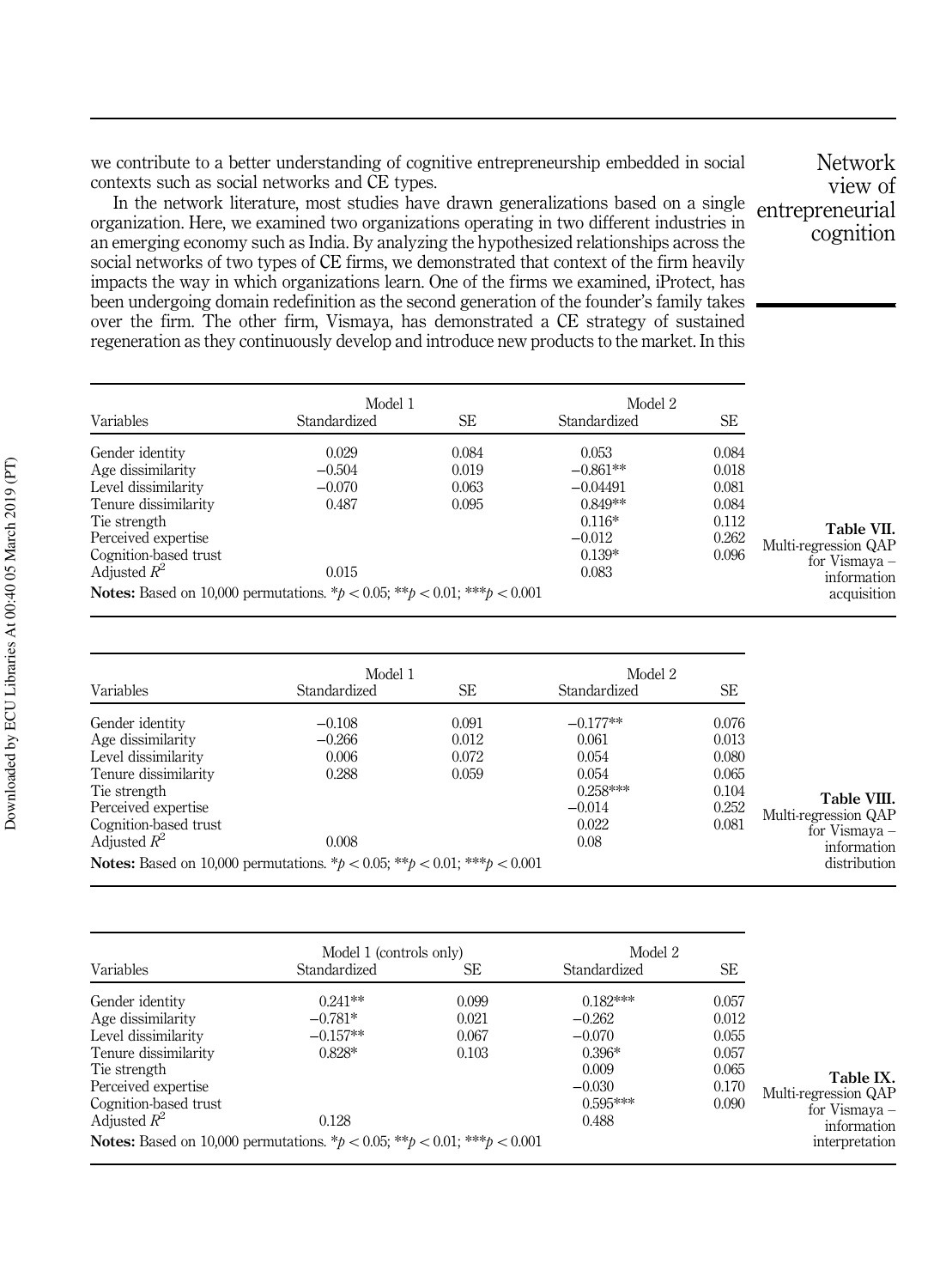study, we found some evidence to suggest that the way organizations acquired, distributed and interpreted information is situated within the organization and the type of CE.

In the case of iProtect, seven of the nine hypotheses we proposed were supported. Tie strength was found to be positively related to the three processes of organizational learning – information acquisition, distribution and interpretation. Perceived expertise was related to information distribution and interpretation, and cognitive-based trust was related to information acquisition, and interpretation. This suggests that under higher levels of uncertainty, when people look for information, they take into consideration the strength of the relationship with that individual and trust, i.e., whether he/she would be helpful based on previous experiences and his/her trustworthiness with regard to information sharing. The extensive interviews we had conducted with the top and senior management of iProtect also supported these findings.

In the case of Vismaya, expertise did not have a stronger effect. However, we did find some support that cognitive trust may have an effect on information acquisition in Vismaya. Borgatti and Cross (2003) talked about the cost involved in information seeking in terms of risks involved in admitting ignorance, as far as the information acquirer was concerned. The cognitive trust one person has over another can reduce perceived risks and thus strongly influence the extent to which people will seek information from the other person. The results in Vismaya suggest that under conditions of less uncertainty, people sharing information may pay less attention to social cues and follow more routines already in place. In addition, Vismaya is a family-driven organization and highly dominated by the family members' presence in the network. We could not find any involvement of the non-family members. Experts were not consulted during the information acquisition process and it was assumed that the expertise lies with the family members. The flow of information was also controlled by the family members, bending the learning network toward them. Further research that incorporates this family dimension and entrepreneurial cognition is needed in order to better understand an influence of the family character.

These differences suggest that depending on the CE modes (or different organizational life cycles), context and cognitive processes interact in different ways (Dess *et al*., 2003; Zahra *et al*., 2009, 2014). In companies under a sustained regeneration strategy where new product development is highly important and institutionalized within company routines, individuals might pay less attention to social clues. Moreover, the strong family character of Vismaya might be influencing individual cognitive processes in such a way that perceived expertise is not as important as in the case of iProtect. For iProtect, on the other hand, these aspects tend to show a stronger relevance in the individual cognitive processes we studied. iProtect shows sign of going through a domain redefinition, and as such, its employees tend to face higher levels of uncertainty and ambiguity. Under these circumstances, cognitive trust and perceived expertise can be important signals that reduce uncertainty and facilitate knowledge transfer.

|                    | <b>Hypotheses</b> | iProtect (domain redefinition) | Vismaya (sustained regeneration) |
|--------------------|-------------------|--------------------------------|----------------------------------|
|                    | Н1                | Supported                      | Supported                        |
|                    | Н2                | Supported                      | Supported                        |
|                    | Η3                | Supported                      | Not supported                    |
|                    | Н4                | Not supported                  | Not supported                    |
|                    | Н5                | Supported                      | Not supported                    |
|                    | Н6                | Supported                      | Not supported                    |
|                    | <i>H7</i>         | Supported                      | Supported                        |
|                    | Н8                | Not supported                  | Not supported                    |
| Table X.           | Η9                | Supported                      | Supported                        |
| Summary of results | <i>H10</i>        | Supported                      | Supported                        |

MD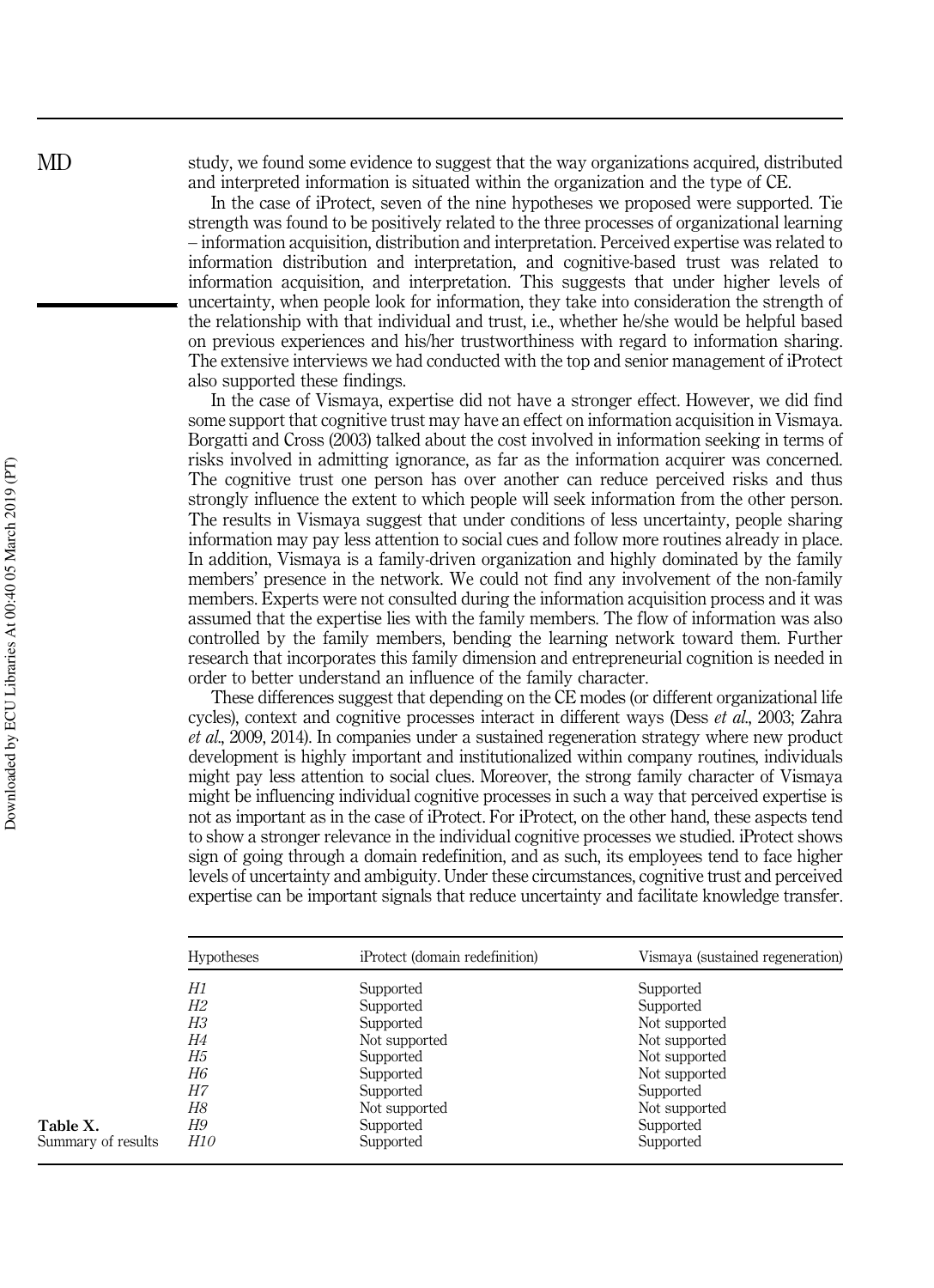Thus, our research shows that cognition-based trust relationships tend to have a significant impact on entrepreneurial cognition especially in companies encouraging domain redefinition. Hence, managers should take interest in developing trust relationships between its employees under these circumstances. Managers also need to be aware of each other's expertise in the network and that can cut down a lot of time and energy wasted in searching for information. Encouraging their subordinates to engage with members outside their limited boundaries can enhance their knowledge of expertise in the organizational network.

Our study is not free of limitations. One of such limitations is the cross-sectional and correlational research design, which does not permit strong inferences regarding the causal direction of observed relationships. We also did not include important constructs such as affect-based trust and external sources of information. Future research should include these and additional variables relevant in CE contexts such as corporate venturing, and strategic renewal (Dess *et al*., 2003; Phan *et al*., 2009). In our study, we focused on the CE aspects of the organizations and did not incorporate research or variables on family businesses. However, one of the firms in this study was undergoing domain redefinition as a result of generational transitions, highlighting the overlap between CE and family business. Because the dynamics of family businesses may also impact the ways in which CE and corporate strategies are implemented, future studies should consider the impact of family business on these relationships. Additionally, this research was limited to two firms. Future studies should be conducted to include more firms to gain a better understanding of relationship between firm context and the organizational learning processes.

Even though this study has limitations, and further research is needed, we believe that we uncovered relevant insights regarding interactions between contextual variables and individual cognitive processes in different CE modes. We use not only quantitative information, but also rich interviews that help complement a better understanding of the contexts in both of our companies included. We focus here on sustained regeneration and domain redefinition as two CE types. We found that for both CE types, tie strength is relevant to the cognitive processes, but we also found differences, suggesting that contextual variables affect how perceived expertise and cognitive trust affect individual cognitive processes relevant for the deployment of business opportunities in CE contexts.

#### References

- Ahuja, G. and Lampert, M.C. (2001), "Entrepreneurship in the large corporation: a longitudinal study of how established firms create breakthrough inventions", *Strategic Management Journal*, Vol. 22 Nos 6‐7, pp. 521-543.
- Alegre, J. and Chiva, R. (2008), "Assessing the impact of organizational learning capability on product innovation performance: an empirical test", *Technovation*, Vol. 28 No. 6, pp. 315-326.
- Argote, L. and Guo, J.M. (2016), "Routines and transactive memory systems: creating, coordinating, retaining, and transferring knowledge in organizations", in Brief, A.P. and Staw, B.M. (Eds), *Research in Organizational Behavior: An Annual Series of Analytical Essays and Critical Reviews*, Vol. 36, Elsevier, New York, NY, pp. 65-84.
- Arrow, K.J. (1974), *The Limits of Organization*, Norton, New York, NY.
- Baker, F.B. and Hubert, L.J. (1981), "The analysis of social interaction data a nonparametric technique", *Sociological Methods & Research*, Vol. 9 No. 3, pp. 339-361.
- Baker, W.E. and Sinkula, J.M. (1999), "The synergistic effect of market orientation and learning orientation on organizational performance", *Journal of the Academy of Marketing Science*, Vol. 27 No. 4, pp. 411-427.
- Baron, R.A. (1998), "Cognitive mechanisms in entrepreneurship: why and when entrepreneurs think differently than other people", *Journal of Business Venturing*, Vol. 13 No. 4, pp. 275-294.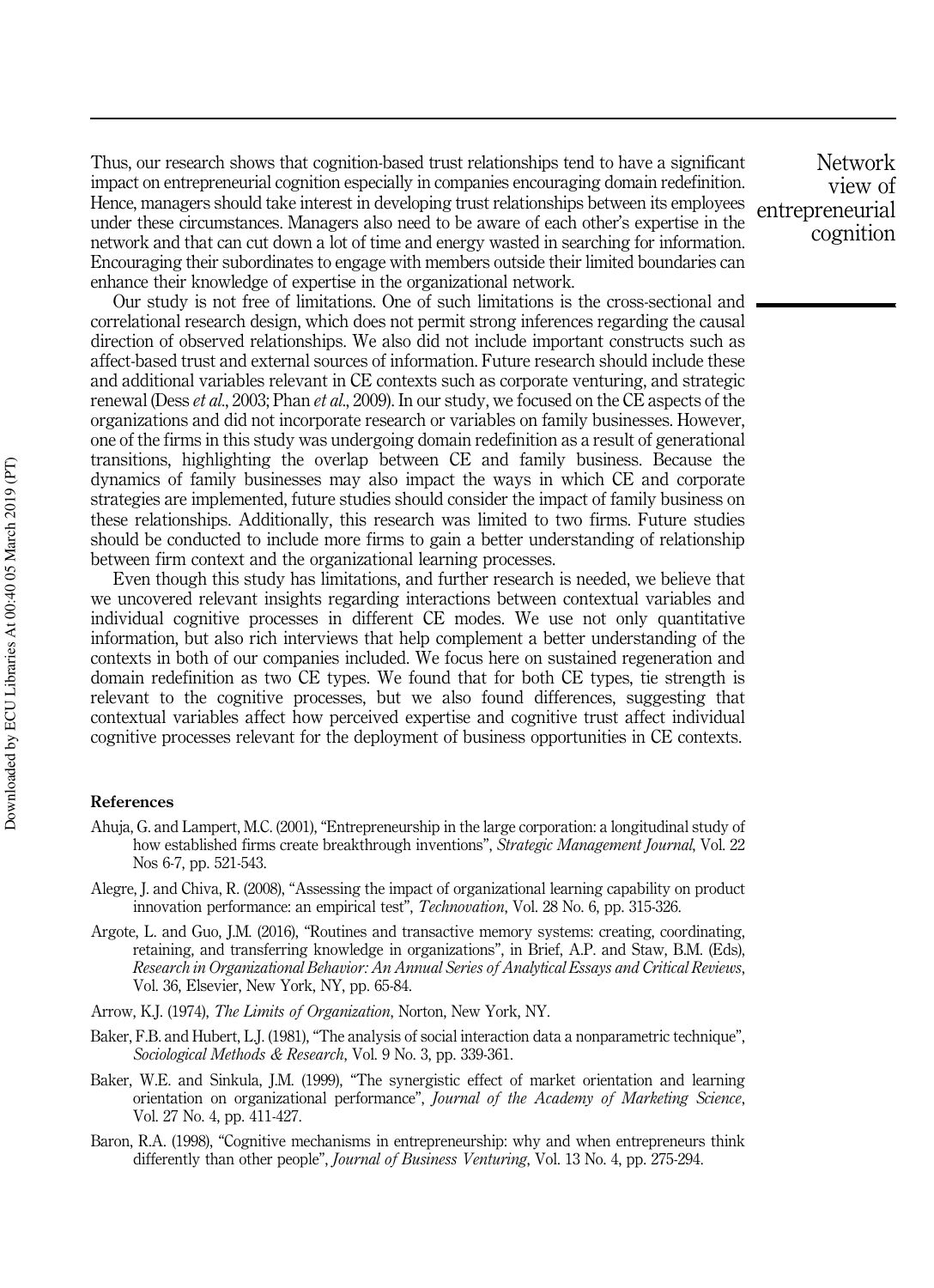- Baron, R.A. and Markman, G.D. (2000), "Beyond social capital: how social skills can enhance entrepreneurs' success", *Academy of Management Perspectives*, Vol. 14 No. 1, pp. 106-116.
- Borgatti, S.P. and Cross, R. (2003), "A relational view of information seeking and learning in social networks", *Management Science*, Vol. 49 No. 4, pp. 432-445.
- Borgatti, S.P. and Foster, P.C. (2003), "The network paradigm in organizational research: a review and typology", *Journal of Management*, Vol. 29 No. 6, pp. 991-1013.
- Borgatti, S.P., Everett, M.G. and Freeman, L.C. (2002), "UCINET for windows: software for social network analysis", Analytic Technologies, Needham, MA, available at: https://sites.google.com/ site/ucinetsoftware/downloads (accessed April 10, 2017).
- Brown, J.S. and Duguid, P. (1991), "Organizational learning and communities-of-practice: toward a unified view of working, learning, and innovation", *Organization Science*, Vol. 2 No. 1, pp. 40-57.
- Burgers, J.H. and Covin, J.G. (2016), "The contingent effects of differentiation and integration on corporate entrepreneurship", *Strategic Management Journal*, Vol. 37 No. 3, pp. 521-540.
- Burt, R.S. (2005), *Brokerage and Closure*, Oxford University Press, New York, NY.
- Burt, R.S., Kilduff, M. and Tasselli, S. (2013), "Social network analysis: foundations and frontiers on advantage", *Annual Review of Psychology*, Vol. 64 No. 1, pp. 527-547.
- Chua, R.Y., Morris, M.W. and Ingram, P. (2010), "Embeddedness and new idea discussion in professional networks: the mediating role of affect-based trust", *The Journal of Creative Behavior*, Vol. 44 No. 2, pp. 85-104.
- Chua, R.Y.J., Ingram, P. and Morris, M.W. (2008), "From the head and the heart: locating cognition-and affect-based trust in managers' professional networks", *Academy of Management Journal*, Vol. 51 No. 3, pp. 436-452.
- Covin, J.G. and Miles, M.P. (1999), "Corporate entrepreneurship and the pursuit of competitive advantage", *Entrepreneurship Theory and Practice*, Vol. 23 No. 3, pp. 47-63.
- Cross, R. and Borgatti, S.P. (2004), "The ties that share: relational characteristics that facilitate information seeking", in Huysman, M. and Wulf, V. (Eds), *Social Capital and Information Technology*, MIT-Press, Cambridge, MA, pp. 137-161.
- Cross, R. and Sproull, L. (2004), "More than an answer: information relationships for actionable knowledge", *Organization Science*, Vol. 15 No. 4, pp. 446-462.
- Crossan, M., Lane, H. and White, R.E. (1999), "An organizational learning framework: from intuition to institution", *Academy of Management Review*, Vol. 24 No. 3, pp. 522-537.
- Cyert, R. and March, J. (1963), *A Behavioral Theory of the Firm*, Prentice Hall, Englewood Cliffs, NJ.
- Daft, R.L. and Weick, K.A. (1984), "Toward a model of organizations as interpretation systems", *Academy of Management Review*, Vol. 9 No. 2, pp. 284-295.
- De Carolis, D.M. and Saparito, P. (2006), "Social capital, cognition, and entrepreneurial opportunities: a theoretical framework", *Entrepreneurship Theory and Practice*, Vol. 30 No. 1, pp. 41-56.
- De Carolis, D.M., Litzky, B.E. and Eddleston, K.A. (2009), "Why networks enhance the progress of new venture creation: the influence of social capital and cognition", *Entrepreneurship Theory and Practice*, Vol. 33 No. 2, pp. 527-545.
- Dess, G.G., Ireland, R.D., Zahra, S.A., Floyd, S.W., Janney, J.J. and Lane, P.J. (2003), "Emerging issues in corporate entrepreneurship", *Journal of Management*, Vol. 29 No. 3, pp. 351-378.
- Dutta, D.K. and Crossan, M.M. (2005), "The nature of entrepreneurial opportunities: Understanding the process using the 4I organizational learning framework", *Entrepreneurship Theory and Practice*, Vol. 29 No. 4, pp. 425-449.
- Ferligoj, A. and Hlebec, V. (1999), "Evaluation of social network measurement instruments", *Social Networks*, Vol. 21 No. 2, pp. 111-130.
- Festinger, L. (1950), "Informal social communication", *Psychological, Psychological Review*, Vol. 57 No. 5, pp. 271-282.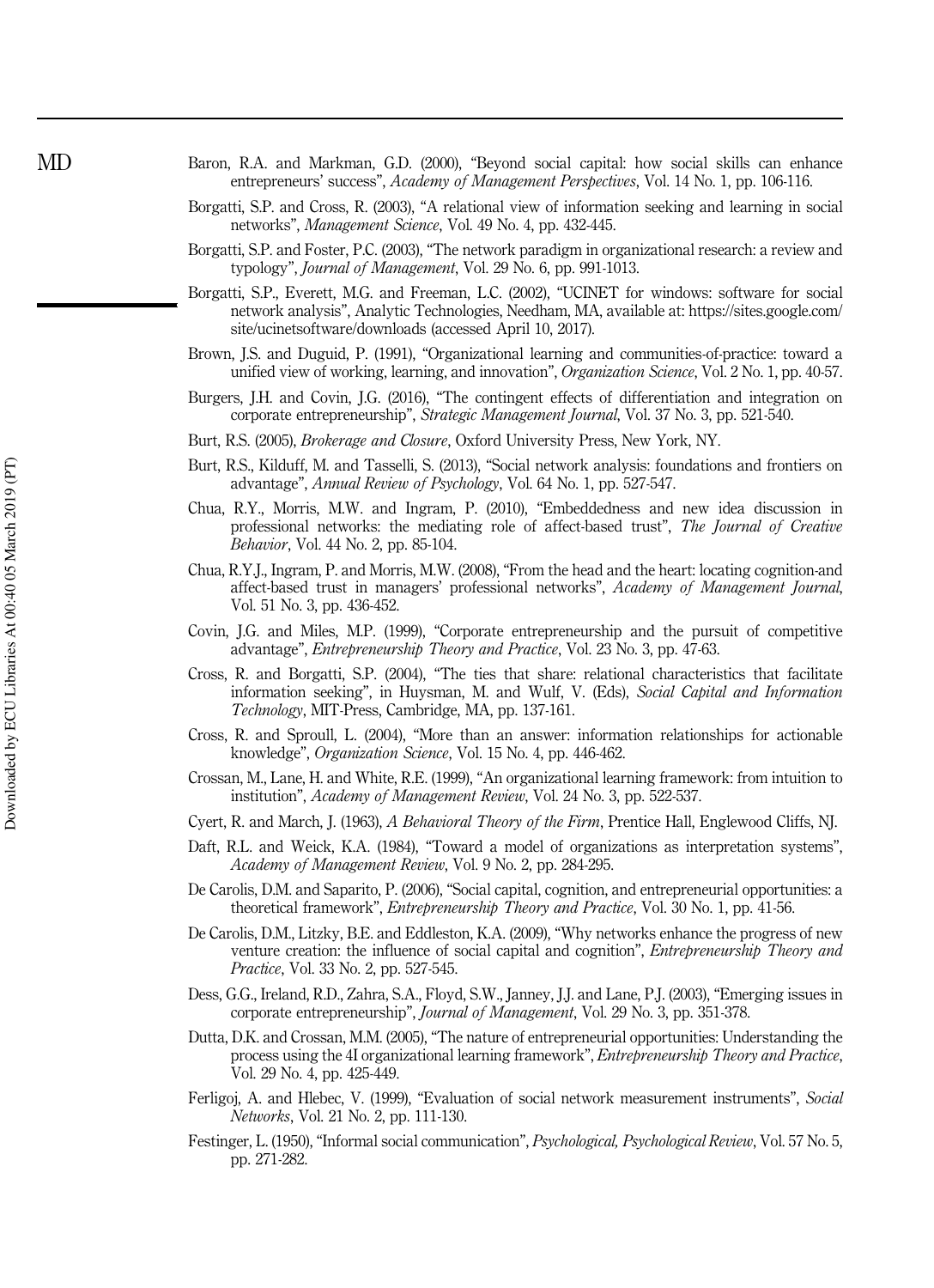- Festinger, L. (1954), "A theory of social comparison processes", *Human Relations*, Vol. 7 No. 2, pp. 117-140.
- Fulmer, C.A. and Gelfand, M.J. (2012), "At what level (and in whom) we trust: trust across multiple organizational levels", *Journal of Management*, Vol. 38 No. 4, pp. 1167-1230.
- Garcia-Sanchez, E., Garcia-Morales, V. and Martin-Rojas, R. (2018), "Analysis of the influence of the environment, stakeholder integration capability, absorptive capacity, and technological skills on organizational performance through corporate entrepreneurship", *International Entrepreneurship and Management Journal*, Vol. 14 No. 2, pp. 345-377.
- Granovetter, M. (1973), "The strength of weak ties", *American Journal of Sociology*, Vol. 78 No. 6, pp. 1360-1380.
- Granovetter, M. (1983), "The strength of weak ties: a network theory revisited", *Sociological Theory*, Vol. 1, pp. 201-233.
- Granovetter, M. (1985), "Economic action and social structure: the problem of embeddedness", *American Journal of Sociology*, Vol. 91 No. 3, pp. 481-510.
- Granovetter, M. (2005), "The impact of social structure on economic outcomes", *The Journal of Economic Perspectives*, Vol. 19 No. 1, pp. 33-50.
- Guth, W.D. and Ginsberg, A. (1990), "Guest editors' introduction: corporate entrepreneurship", *Strategic Management Journal*, Vol. 11 No. 1, pp. 5-15.
- Hamilton, E. (2011), "Entrepreneurial learning in family business: a situated learning perspective", *Journal of Small Business and Enterprise Development*, Vol. 18 No. 1, pp. 8-26.
- Hansen, M.T. (1999), "The search-transfer problem: the role of weak ties in sharing knowledge across organization subunits", *Administrative Science Quarterly*, Vol. 44 No. 1, pp. 82-111.
- Hargadon, A.B. (2002), "Brokering knowledge: linking learning and innovation", *Research in Organizational Behavior*, Vol. 24 No. 1, pp. 41-85.
- Heavey, C., Simsek, Z., Roche, F. and Kelly, A. (2009), "Decision comprehensiveness and corporate entrepreneurship: the moderating role of managerial uncertainty preferences and environmental dynamism", *Journal of Management Studies*, Vol. 46 No. 8, pp. 1289-1314.
- Hinds, P.J., Carley, K.M., Krackhardt, D. and Wholey, D. (2000), "Choosing work group members: balancing similarity, competence, and familiarity", *Organizational Behavior and Human Decision Processes*, Vol. 81 No. 2, pp. 226-251.
- Ho, V.T. and Levesque, L.L. (2005), "With a little help from my friends (and substitutes): social referents and influence in psychological contract fulfillment", *Organization Science*, Vol. 16 No. 3, pp. 275-289.
- Huber, G.P. (1991), "Organizational learning: the contributing processes and literatures", *Organization Science*, Vol. 2 No. 1, pp. 88-115.
- Ireland, D.R. and Webb, J.W. (2007), "A cross-disciplinary exploration of entrepreneurship research", *Journal of Management*, Vol. 33 No. 6, pp. 891-927.
- Kim, D.H. (1993), "The link between individual and organizational learning", *Sloan Management Review*, Vol. 33 No. 1, pp. 37-50.
- Krackhardt, D. (1988), "Predicting with networks: nonparametric multiple regression analysis of dyadic data", *Social Networks*, Vol. 10 No. 4, pp. 359-381.
- Kreiser, P.M., Patel, P.C. and Fiet, J.O. (2013), "The influence of changes in social capital on firmfounding activities", *Entrepreneurship Theory and Practice*, Vol. 37 No. 3, pp. 539-567.
- Kuratko, D.F. and Audretsch, D.B. (2009), "Strategic entrepreneurship: exploring different perspectives of an emerging concept", *Entrepreneurship Theory and Practice*, Vol. 33 No. 1, pp. 1-17.
- Kuratko, D.F. and Audretsch, D.B. (2013), "Clarifying the domains of corporate entrepreneurship", *International Entrepreneurship and Management Journal*, Vol. 9 No. 3, pp. 323-335.
- Levin, D.Z. and Cross, R. (2004), "The strength of weak ties you can trust: the mediating role of trust in effective knowledge transfer", *Management Science*, Vol. 50 No. 11, pp. 1477-1490.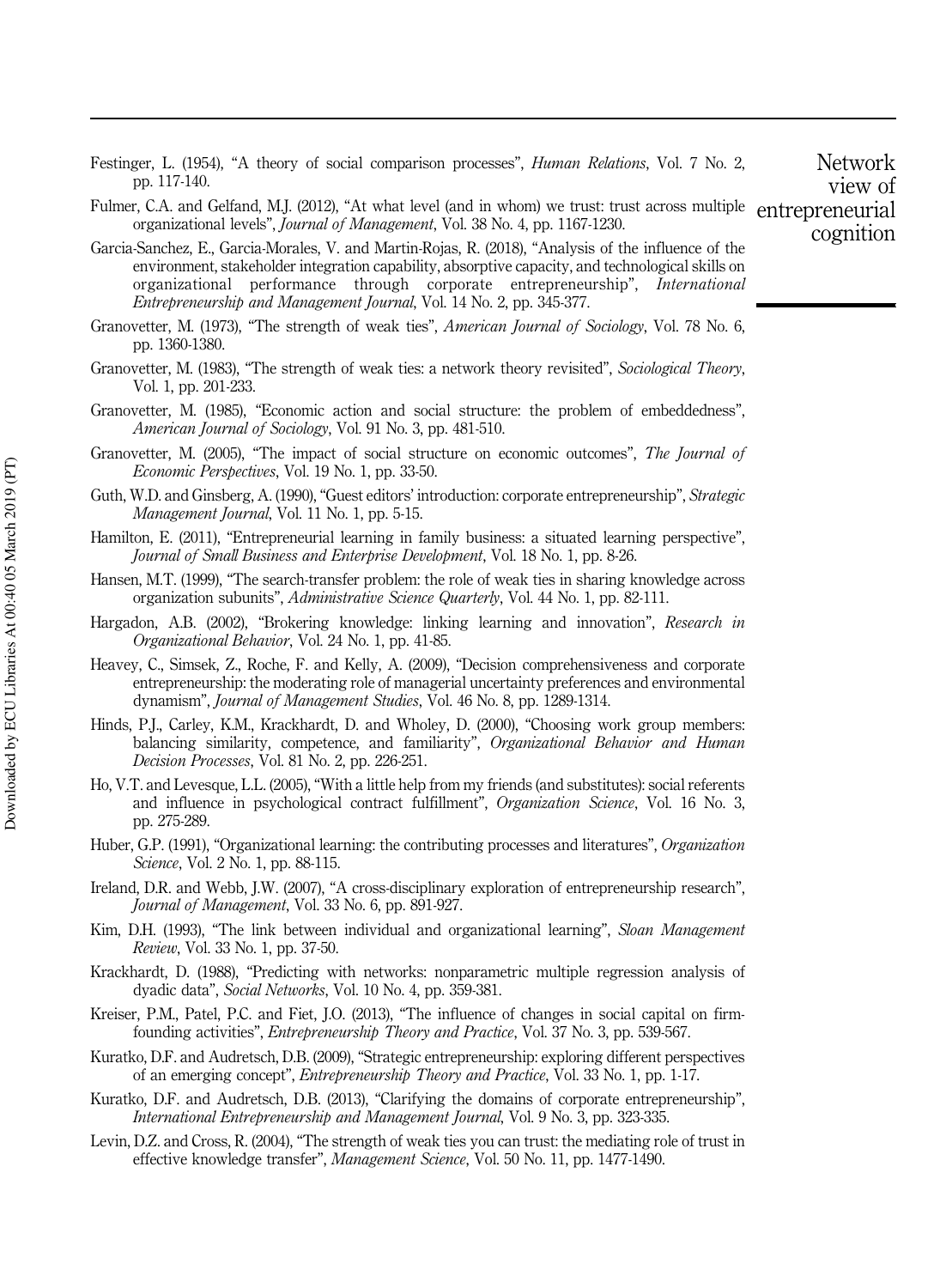- Levinthal, D.A. and March, J.G. (1993), "The myopia of learning", *Strategic Management Journal*, Vol. 14 No. S2, pp. 95-112.
- Lichtenstein, B.B. and Lumpkin, G.T. (2002), "The role of organizational learning in the opportunity recognition process", in Harrison, R.T. and Leitch, C.M. (Eds), *Entrepreneurial Learning: Conceptual Frameworks and Applications*, Routledge, London, pp. 95-119.
- Lopez, S.P., Peon, J.M.M. and Ordas, C.J.V. (2005), "Organizational learning as a determining factor in business performance", *The Learning Organization*, Vol. 12 No. 3, pp. 227-245.
- Lumpkin, G.T. and Lichtenstein, B.B. (2005), "The role of organizational learning in the opportunityrecognition process", *Entrepreneurship Theory & Practice*, Vol. 29 No. 4, pp. 451-472.
- McAllister, D.J. (1995), "Affect-and cognition-based trust as foundations for interpersonal cooperation in organizations", *Academy of Management Journal*, Vol. 38 No. 1, pp. 24-59.
- McGrath, R.G. and MacMillan, I.C. (2009), "How to rethink your business during uncertainty", *MIT Sloan Management Review*, Vol. 50 No. 3, pp. 25-30.
- McPherson, M., Smith-Lovin, L. and Cook, J.M. (2001), "Birds of a feather: homophily in social networks", *Annual Review of Sociology*, Vol. 22 No. 2, pp. 415-444.
- March, J.G. (1991), "Exploration and exploitation in organizational learning", *Organization Science*, Vol. 2 No. 1, pp. 71-87.
- March, J.S. and Simon, H.A. (1958), *Organizations*, Wiley, New York, NY.
- Marsden, P.V. (1990), "Network data and measurement", *Annual Review of Sociology*, Vol. 22 No. 2, pp. 435-463.
- Marsden, P.V. and Campbell, K.E. (1984), "Measuring tie strength", *Social Forces*, Vol. 63 No. 2, pp. 482-501.
- Mayer, R.C., Davis, J.H. and Schoorman, F.D. (1995), "An integrative model of organizational trust", *Academy of Management Review*, Vol. 20 No. 3, pp. 709-734.
- Mitchell, J.R., Mitchell, R.K. and Randolph-Seng, B. (Eds) (2014), *Handbook of Entrepreneurial Cognition*, Edward Elgar Publishing.
- Mitchell, R.K., Randolph-Seng, B. and Mitchell, J.R. (2011), "Socially situated cognition: imagining new opportunities for entrepreneurship research", *Academy of Management Review*, Vol. 36 No. 4, pp. 774-776.
- Mitchell, R.K., Mitchell, J.R., Zachary, M.A. and Ryan, M.R. (2014), "Simulating socially-situated cognition in exchange creation", in Mitchell, J.R., Mitchell, R.K. and Randolph-Seng, B. (Eds), *Handbook of Entrepreneurial Cognition*, Edward Elgar, London, pp. 412-447.
- Morris, M.H., Kuratko, D.F. and Covin, J.G. (2011), *Corporate Entrepreneurship and Innovation*, 3rd ed., Cengage/Thomson South-Western, Mason, OH.
- Newbert, S.L., Tornikoski, E.T. and Quigley, N.R. (2013), "Exploring the evolution of supporter networks in the creation of new organizations", *Journal of Business Venturing*, Vol. 28 No. 2, pp. 281-298.
- Obstfeld, D. (2005), "Social networks, the tertius iungens orientation, and involvement in innovation", *Administrative Science Quarterly*, Vol. 50 No. 1, pp. 100-130.
- O'Reilly, C.A. (1982), "Variations in decision makers' use of information sources: the impact of quality and accessibility of information", *Academy of Management Journal*, Vol. 25 No. 4, pp. 756-771.
- Pacharapha, T. and Ractham, V.V. (2012), "Knowledge acquisition: the roles of perceived value of knowledge content and source", *Journal of Knowledge Management*, Vol. 16 No. 5, pp. 724-739.
- Patel, P.C. and Terjesen, S. (2011), "Complementary effects of network range and tie strength in enhancing transnational venture performance", *Strategic Entrepreneurship Journal*, Vol. 5 No. 1, pp. 58-80.
- Phan, P.H., Wright, M., Ucbasaran, D. and Tan, W.-L. (2009), "Corporate entrepreneurship: current research and future directions", *Journal of Business Venturing*, Vol. 24 No. 3, pp. 197-205.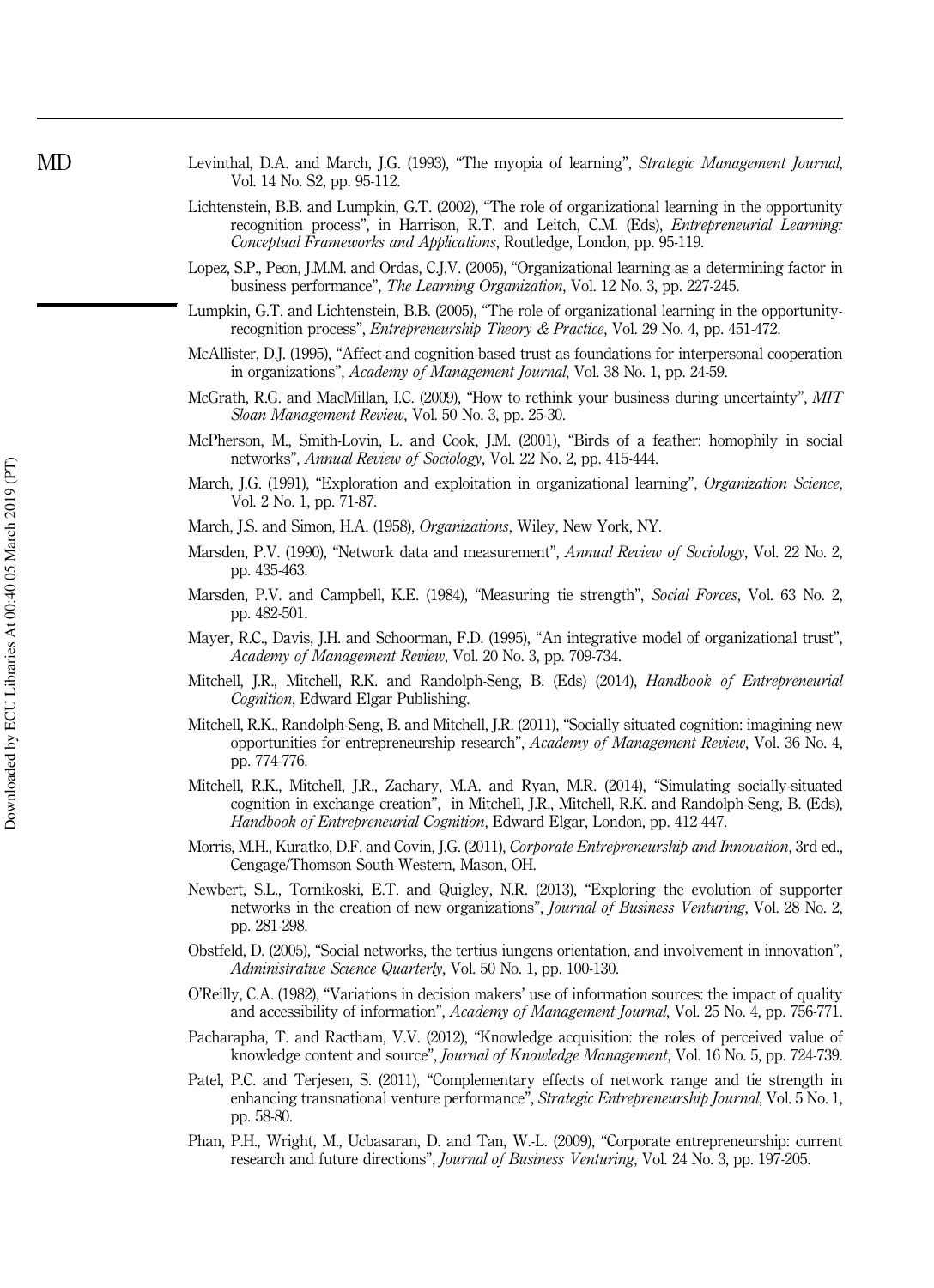- Reagans, R. and McEvily, B. (2003), "Network structure and knowledge transfer: the effects of cohesion and range", *Administrative Science Quarterly*, Vol. 48 No. 2, pp. 240-267.
- Rentsch, J.R. (1990), "Climate and culture: interaction and qualitative differences in organizational entrepreneurial meanings", *Journal of Applied Psychology*, Vol. 75 No. 6, pp. 668-681.
- Salancik, G.R. and Pfeffer, J. (1978), "A social information processing approach to job attitudes and task design", *Administrative Science Quarterly*, Vol. 22 No. 2, pp. 224-253.
- Sassetti, S., Marzi, G., Cavaliere, V. and Ciappei, C. (2018), "Entrepreneurial cognition and socially situated approach: a systematic and bibliometric analysis", *Scientometrics*, Vol. 116 No. 3, pp. 1675-1718.
- Shah, P.P. (1998), "Who are employees' social referents? Using a network perspective to determine referent others", *Academy of Management Journal*, Vol. 41 No. 3, pp. 249-268.
- Sharma, P. and Chrisman, S.J. (1999), "Toward a reconciliation of the definitional issues in the field of corporate entrepreneurship", *Entrepreneurship Theory and Practice*, Vol. 23 No. 3, pp. 11-27.
- Simsek, Z., Lubatkin, M.H., Veiga, J.F. and Dino, R.N. (2009), "The role of an entrepreneurially alert information system in promoting corporate entrepreneurship", *Journal of Business Research*, Vol. 62 No. 8, pp. 810-817.
- Smith, E.R. and Collins, E.C. (2009), "Contextualizing person perception: distributed social cognition", *Psychological Review*, Vol. 116 No. 2, pp. 343-364.
- Smith, E.R. and Semin, G.R. (2004), "Socially situated cognition: cognition in its social context", *Advances in Experimental Social Psychology*, Vol. 36 No. 1, pp. 57-121.
- Sparrowe, R.T., Liden, R.C., Wayne, S.J. and Kraimer, M.L. (2001), "Social networks and the performance of individuals and groups", *Academy of Management Journal*, Vol. 44 No. 2, pp. 316-325.
- Tsai, W. and Ghoshal, S. (1998), "Social capital and value creation: the role of intrafirm networks", *Academy of Management Journal*, Vol. 41 No. 4, pp. 464-476.
- Uzzi, B. (1997), "Social structure and competition in interfirm networks: the paradox of embeddedness", *Administrative Science Quarterly*, Vol. 22 No. 2, pp. 35-67.
- Walsh, J.P. and Ungson, G.R. (1991), "Organizational memory", *The Academy of Management Review*, Vol. 16 No. 1, pp. 57-91.
- Wasserman, S. and Faust, K. (1994), *Social Network Analysis: Methods and Applications*, Cambridge University Press, New York, NY.
- Weick, K.E. (1979), *The Social Psychology of Organizing*, 2nd ed., Addison-Wesley, Reading, MA.
- Weick, K.E. (1995), *Sensemaking in Organizations*, Sage, Thousand Oaks, CA.
- Welter, F. (2012), "All you need is trust? A critical review of the trust and entrepreneurship literature", *International Small Business Journal*, Vol. 30 No. 3, pp. 193-212.
- Williamson, O.E. (1993), "Calculativeness, trust, and economic organization", *Journal of Law and Economics*, Vol. 36 No. 1, pp. 453-486.
- Wood, M.S., Bradley, S.W. and Artz, K. (2015), "Roots, reasons, and resources: situated optimism and firm growth in subsistence economies", *Journal of Business Research*, Vol. 68 No. 1, pp. 127-136.
- Zahra, S.A. (2012), "Organizational learning and entrepreneurship in family firms: exploring the moderating effect of ownership and cohesion", *Small Business Economics*, Vol. 38 No. 1, pp. 51-65.
- Zahra, S.A., Filatotchev, I. and Wright, M. (2009), "How do threshold firms sustain corporate entrepreneurship? The role of boards and absorptive capacity", *Journal of Business Venturing*, Vol. 24 No. 3, pp. 248-260.
- Zahra, S.A., Wright, M. and Abdelgawad, S.G. (2014), "Contextualization and the advancement of entrepreneurship research", *International Small Business Journal*, Vol. 32 No. 5, pp. 479-500.

Network view of cognition